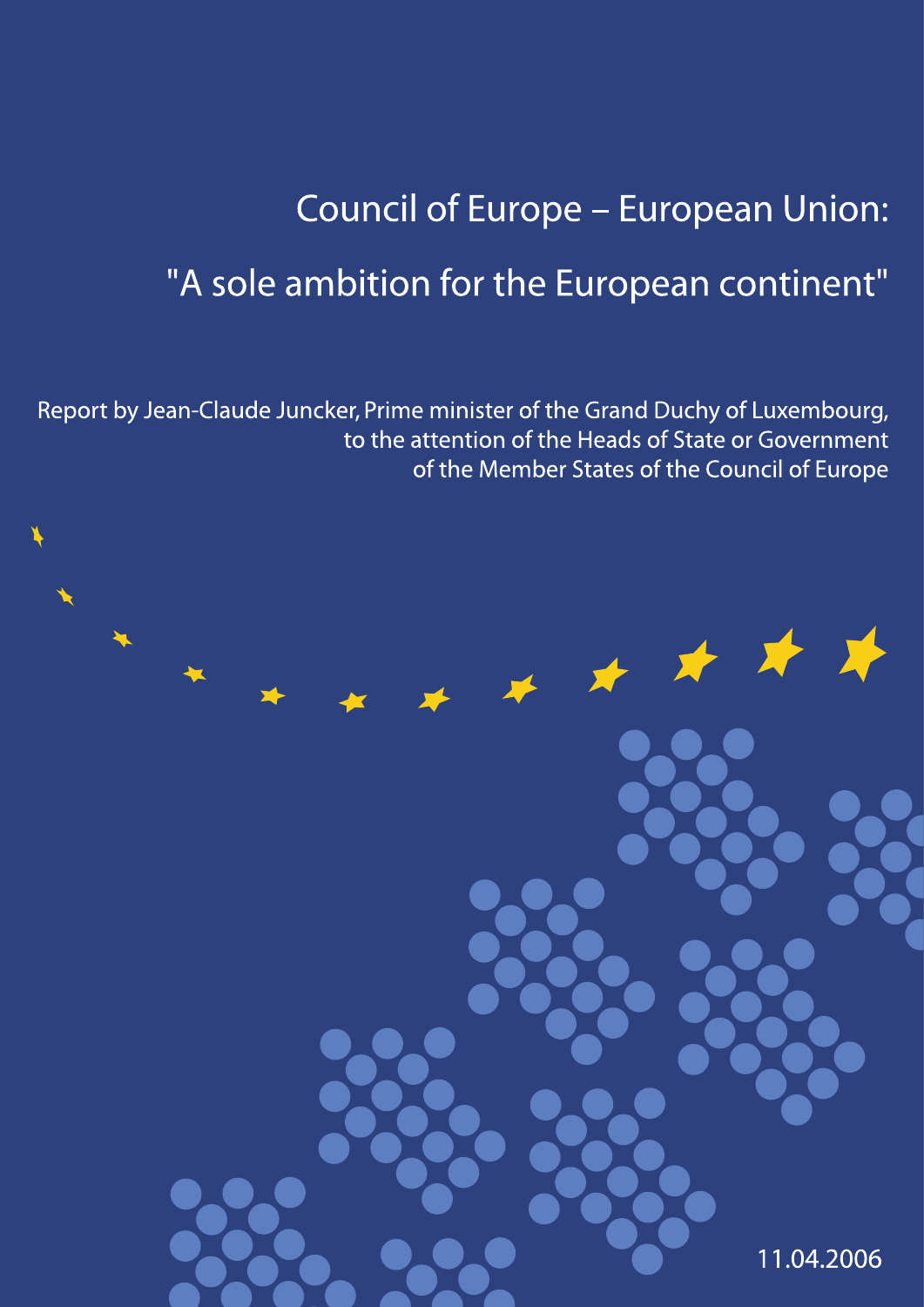# **Index**

| <b>Introduction</b>                                                    | 1                       |
|------------------------------------------------------------------------|-------------------------|
| 1. Co-operation in the human rights field                              | $\overline{\mathbf{4}}$ |
| a. Accession to the European Convention on Human Rights                | 4                       |
| b. Use of the Council of Europe's human rights monitoring<br>machinery | 5                       |
| c. Using the Commissioner for Human Rights                             | 6                       |
| d. The European Fundamental Rights Agency                              | 7                       |
| e. Relations between the European Court of Human Rights                |                         |
| and the Court of Justice of the European Communities                   | 8                       |
| f. Co-ordination of legislative initiatives in the human rights field  | 9                       |
| 2. Democracy                                                           | <b>10</b>               |
| a. New expectations of democracy                                       | 10                      |
| b. The Venice Commission and constitutional issues                     | <b>10</b>               |
| c. A Forum on the Future of Democracy                                  | 11                      |
| d. Gender equality – a pan-European question                           | 11                      |
| e. Strengthening local and regional democracy                          | 11                      |
| f. Making the most of civil society initiative                         | 12                      |
| 3. The Rule of Law                                                     | 13                      |
| a. Towards a pan-European legal and judicial area                      | 13                      |
| <b>b.</b> Disconnection clauses                                        | 15                      |
| c. Towards a joint platform for evaluation of standards                | 16                      |
| d. Towards increased legal co-operation                                | 16                      |
| 4. The EU's European Neighbourhood Policy, and Stabilisation           |                         |
| and Association Process                                                | 18                      |
| 5. European values on the ground                                       | 19                      |
| a. Youth                                                               | 19                      |
| b. Education                                                           | 19                      |
| c. Cultural co-operation                                               | 21                      |
| d. Inter-cultural dialogue                                             | 21                      |
| 6. Joint programmes                                                    | 23                      |
| 7. Inter-institutional consultation and co-operation                   | 25                      |
| a. Top-level meetings                                                  | 25                      |
| b. Inter-parliamentary co-operation                                    | 26                      |
| c. The role of member states in inter-institutional co-operation       | 27                      |
| d. Towards appropriate reciprocal representation                       | 28                      |
| 8. EU accession to the Council of Europe                               | 29                      |
| <b>Final recommendations</b>                                           | 30                      |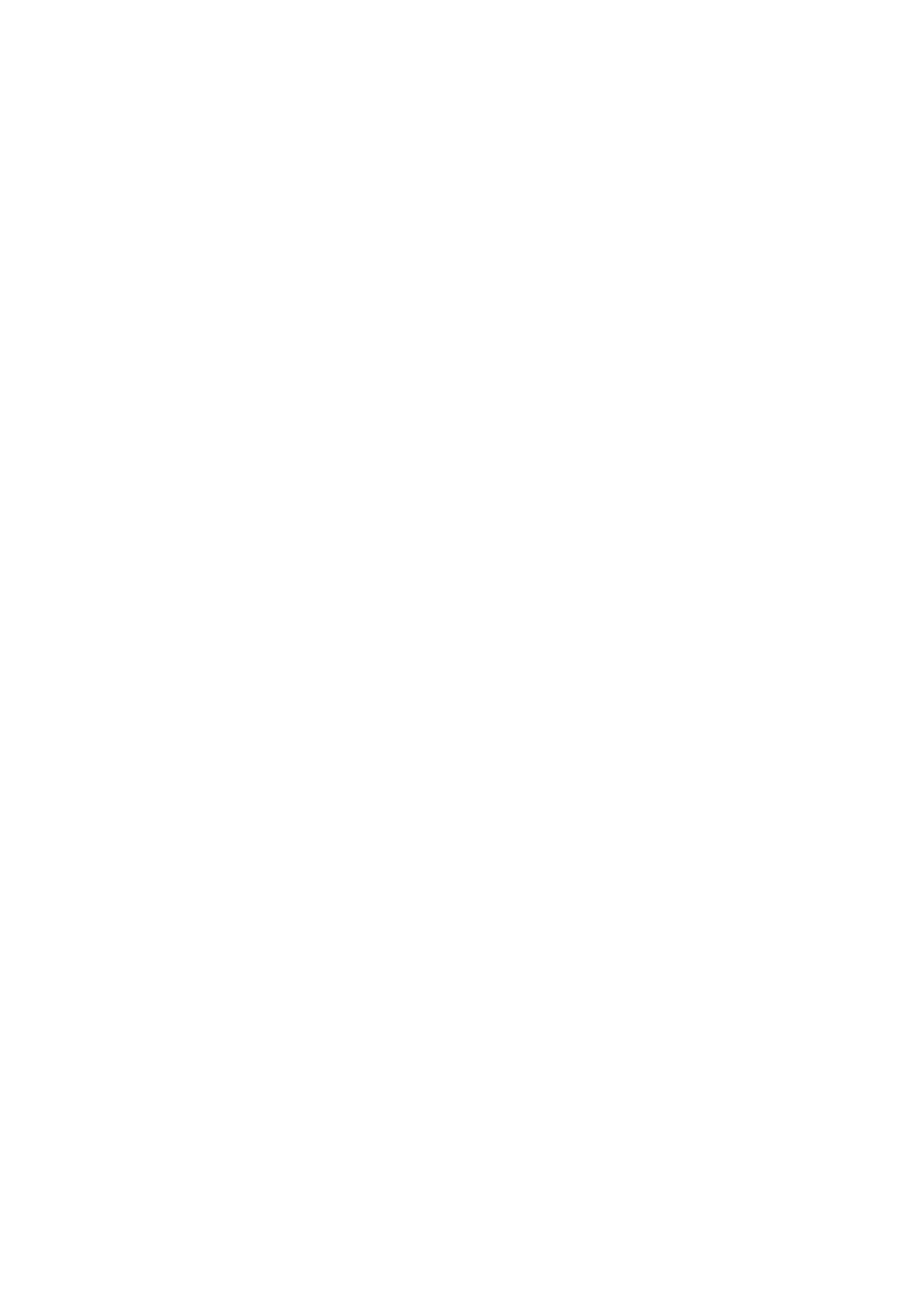#### **Introduction**

The Council of Europe and the European Union were products of the same idea, the same spirit and the same ambition. They mobilised the energy and commitment of the same founding fathers of Europe. Both the Council and the Union adopted as their watchword the maxim coined by Count Richard Coudenhove-Kalergi between the wars: "A divided Europe leads to war, oppression and hardship; a united Europe leads to peace and prosperity."

For over twenty years, the European Union has been my daily business, first in the Council of Ministers, later at the European Council. I have always, however, had a special relationship with the Council of Europe – a relationship which is personal and even irrational. The link goes all the way back to my student days in Strasbourg, a city symbolic of Franco-German reconciliation and the Mecca of European parliamentarianism.

I thus had great pleasure in accepting, at the Council of Europe Summit in Warsaw on 17 May 2005, the task of preparing a personal report on relations between the Council of Europe and the European Union. Wisely, my fellow Council of Europe Heads of State and Government asked me to present this report in my own name, thus giving me that freedom to comment and make suggestions which consulting, reflecting and writing on this kind of question requires.

What a long way our continent has come in the last sixty years! – our Europe, ravaged by warfare for centuries, which has produced humanity's noblest works, but has also perpetrated the vilest atrocities on its own territory. In spite of our current problems and constraints, I would say that Europe has never been as easy to live in as it is today. Comparing the problems which confront us today with the appalling trials our parents and grand-parents had to face, we can only say that history has been kind to us. As the Warsaw Summit's conclusions remind us, we are witnessing pan-European unity of a kind never seen before.

At the same time, we must not underestimate the challenges we face. This is a delicate phase in the building of Europe and, more generally, the development of European society.

Europe is no longer something people dream of. The deeply held convictions of the founding fathers, for whom "more Europe" –applied judiciously and in the right places – was the basis of progress for all the citizens of our complicated continent, are increasingly the target of hostility and scepticism. The European project cannot move forward unless we manage to regain the confidence of our fellow citizens. To do that, we must put European integration back into perspective, involve people more on all levels, and ensure that the benefits of Europe are visibly distributed.

Europe and the states which compose it must also resist the temptation to turn inward. They cannot escape the accelerating process of economic and cultural globalisation. On the contrary, they must embrace and shape it. Europe's rare internal diversity, the mobilising power of its shared values, the lessons learned from its experience of violence and division, and also its first steps towards collective responsibility, will allow it  $-$  if it wishes and gives itself the means to do so – to make a major contribution to the dynamic changes at present under way.

We are rightly proud that democracy and the rule of law have taken root firmly in our continent – but the task of disseminating democratic, human rights and rule-of-law principles has still to be completed.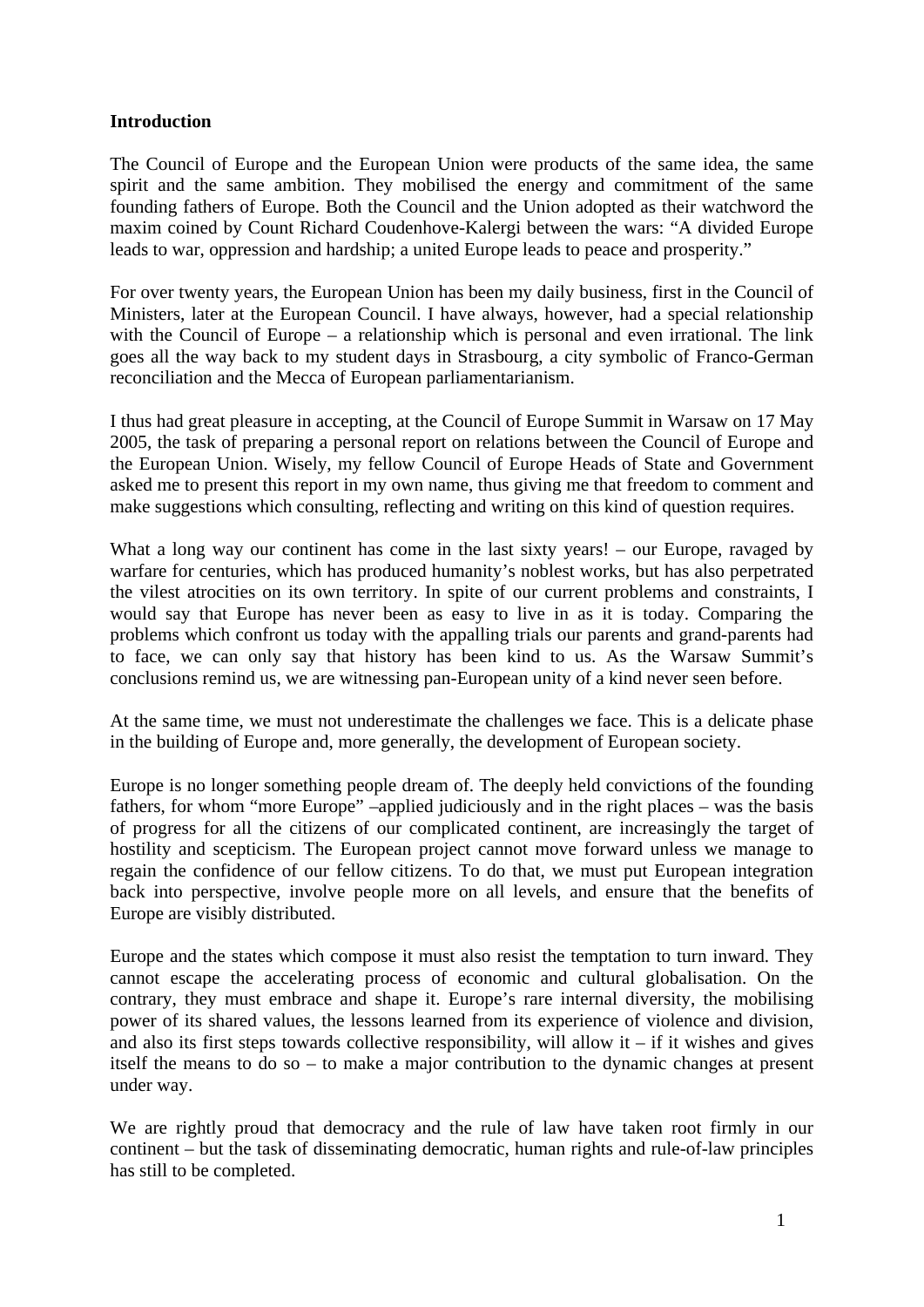It would be a mistake to delude ourselves that democracy, once acquired, is unshakeable. On the contrary, we have a burning duty constantly to reaffirm our democratic principles. We must not allow democracy to dwindle into mere empty ritual. We must resist the trend towards alienation of politicians and state structures from the public. Democracy is a living thing. Although it has solid foundations, it needs to adapt and reinvent itself, to respond to the new political demands of our fellow citizens.

Pan-European co-operation is still, undeniably, a key issue. The Council of Europe and the European Union are its leading exemplars. Using its own instruments, pursuing its own goals and working within its own boundaries, each has developed a distinctive co-operation model. Although each has enriched the other, the two organisations remain at best a shaky team. Although each has borrowed from the other, they have never been able to make themselves permanently complementary. It was realisation of this fact by the Heads of State and Government of the Council of Europe's member states which led to their giving me this task.

I would like to see co-operation between the Council and the Union become more intense, indeed intimate. The Council and the Union are both necessary, different and unique bodies. "We need not waste our time in disputes about who originated this idea of United Europe", Winston Churchill insisted in 1948, at The Hague. There is no room for rivalry on essentials between the two organisations. In what they do, and in what they have done, they complement each other closely. I have therefore tried to highlight the main features of possible improved co-operation between them – a genuinely aware, calm and structured partnership, a partnership working towards a single Europe on a human scale.

I know what a complex business building Europe is. I know only too well how ponderous the structures are – in our capitals, in Brussels and in Strasbourg. I did not, therefore, aim at rootand-branch solutions. My approach is pragmatic and seeks to exploit systematically a real potential which we all too frequently overlook.

The complementarity we want must be based on continuous strengthening of democracy, human rights and the rule of law in a Europe of 800 million people. It will involve revitalising democratic practices, and giving the Council of Europe's Commissioner for Human Rights, parliamentary bodies and Congress a bigger role. Increased civil society involvement will be another aspect.

Both organisations want a Europe without dividing lines, and this shared aim could be emphasised by increasing the number of joint projects. I am thinking particularly of youth questions, education, culture and inter-cultural dialogue. My proposals here are fairly modest – but it would be wrong to neglect the symbolic significance or even snowball effects of this kind of co-operation.

To the Heads of State and Government who asked me to prepare this report, I would like to say that the Council of Europe is as relevant today as it ever was. It is not in crisis, and it has not lost its *raison d'être*. A full-scale factory for democracy, it plays an indispensable and unrivalled part in steering Europe in the right direction. Its work is necessary for Europe and necessary for the European Union. But I reject any suggestion that it should become a mere waiting room for access to the European Union. Indeed, the European Union is building many of its policies – enlargement, the European Neighbourhood Policy, the Stabilisation and Association Process – on foundations laid by the Council.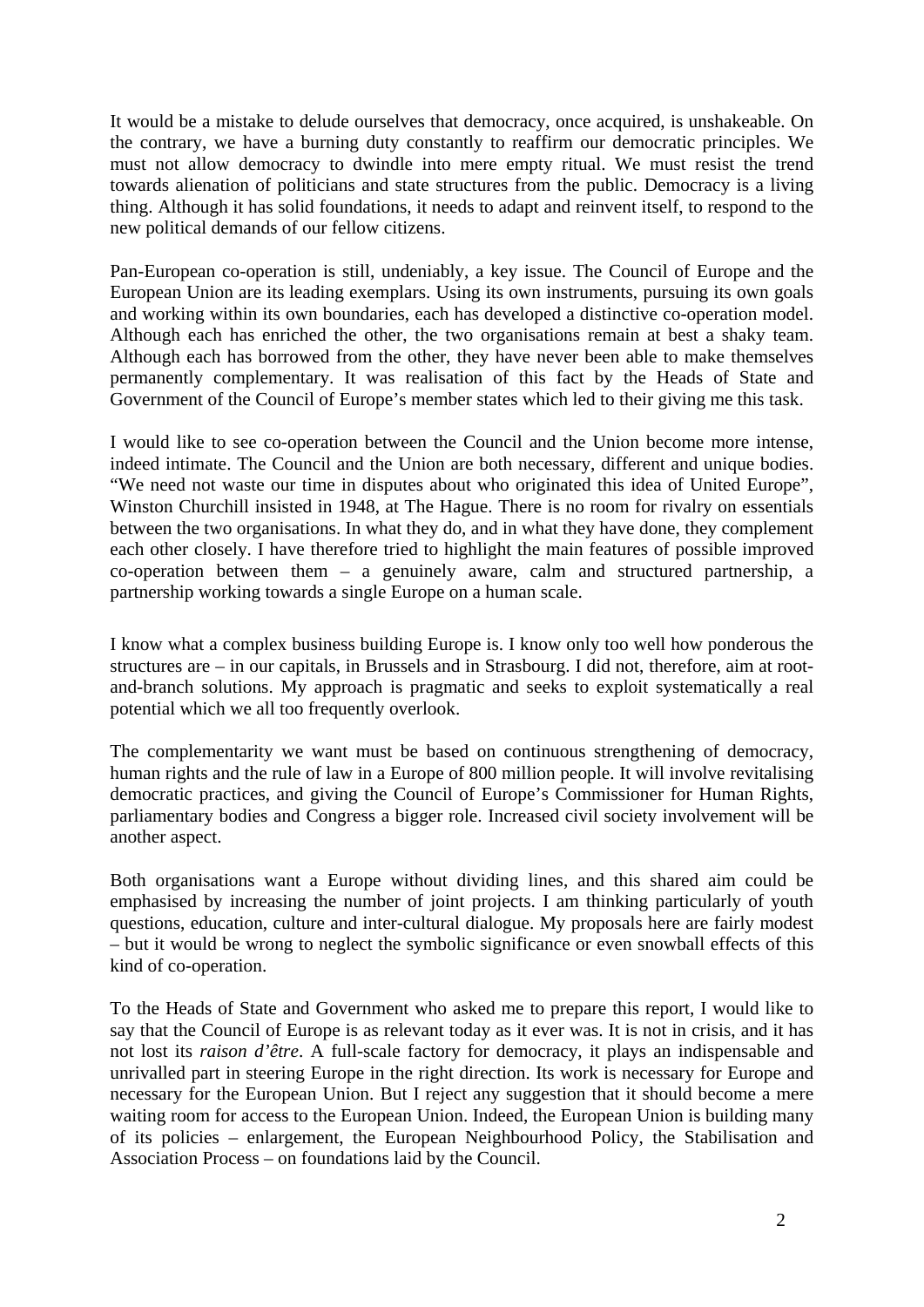I can therefore affirm once again that the Council of Europe and the European Union are partners – different but complementary organisations. However, we need to remodel that partnership, so that we can, in due course, give it an exemplary institutional form.

The conclusion I have drawn in this report, after much valuable consultation, is deliberately optimistic. There are broad areas where worthwhile co-operation between the two organisations is natural, and the added value of a renewed partnership seems to me undeniable. We must all summon up the determination we need to meet the challenges before us.

To succeed, we must develop new types of relationship between our organisations, and more natural contacts between the people who run our various institutions. The last part of my report will discuss this.

I would be honoured to accept my colleagues' invitation to play a part in establishing a new partnership between the Council of Europe and the European Union. The first step, in the short term, will be to finalise an ambitious memorandum on relations between the two organisations.

This will be a first step only. To attain our shared objectives in the longer term, we shall have to press ahead confidently and perseveringly.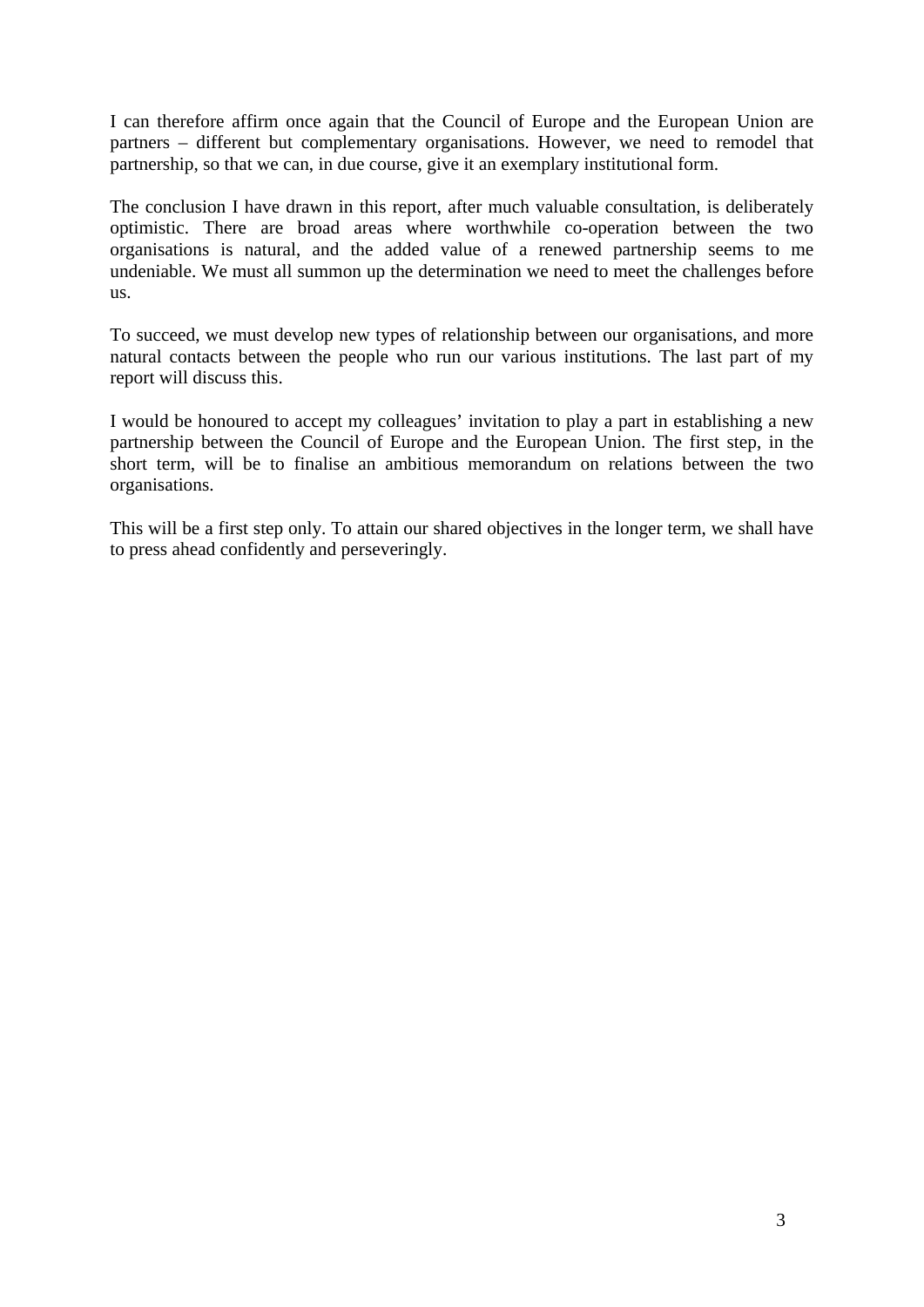# **1. Co-operation in the human rights field**

### **a. Accession to the European Convention on Human Rights**

Should the European Union (EU) accede to the Council of Europe's Convention for the Protection of Human Rights and Fundamental Freedoms, better known as the European Convention on Human Rights (ECHR)? Accession has long been discussed, and is now expected at political level. At their meeting in Warsaw (May 2005), the 46 Heads of State and Government of the Council of Europe's member states also reiterated their wish that the EU accede without delay to the ECHR. The first purpose of its doing so, is to ensure maximum consistency of human rights protection in Europe.

As well as keeping the policy-makers busy, this question has long been exercising legal experts at the Council of Europe and the European Community and/or  $Union<sup>1</sup> - not to$  $Union<sup>1</sup> - not to$  $Union<sup>1</sup> - not to$ mention the judges at the European Court of Human Rights in Strasbourg and the Court of Justice of the European Communities (CJEC) in Luxembourg. The latter is already taking great care to avoid any conflict with the case-law of the Strasbourg Court. Thus, when questions relating to the rights and freedoms enshrined in the ECHR are raised before the CJEC, the latter treats the ECHR as forming a genuine part of the EU's legal system.

EU accession to the ECHR will not affect the division of powers between the EU and its member states provided for in the Treaties. Nor will one organisation – the European Union – be in any way subordinated to the other – the Council of Europe. Accession will, however, subject the EU institutions to that external monitoring of compliance with fundamental rights which already applies to institutions in the Council's member states. Accession will also allow the EU to become a party in cases directly or indirectly concerned with Community law before the European Court of Human Rights. This will allow it to explain and defend the contested provisions. The binding effects on the EU of any decision by the Court that the ECHR has been violated will also be strengthened, and the execution of judgments by the EU, when this is a matter for it, will be guaranteed.

On a technical level, contacts between experts in the two organisations have already answered most of the questions raised concerning the practical implications of EU accession to the ECHR. The methodology adopted for accession must preserve the integrity of the EU legal system. Efforts to clarify these questions are continuing without any serious problems.

The EU Charter of Fundamental Rights, which is largely inspired by Council of Europe instruments, has been proclaimed. At the Council of Europe end, EU accession to the ECHR has been made possible by the coming into force of Protocol No. 14 to the Convention, which amends its supervision system.

If, in spite of all this, preparations for accession are currently at a standstill, then the general situation regarding development of the EU Treaties is to blame.

I believe that there is no alternative to the draft Treaty establishing a Constitution for Europe. However, since EU accession to the ECHR is of fundamental importance for Europeans, and

1

<span id="page-6-0"></span><sup>&</sup>lt;sup>1</sup> In many instances, to give a fully exact picture of responsibilities, we would have to speak sometimes of the European Community and/or Union, and sometimes of the member states. The author of this report is fully aware of this. However, for ease of reading, the term "European Union" has been used systematically in the body of this paper, which is primarily a political report.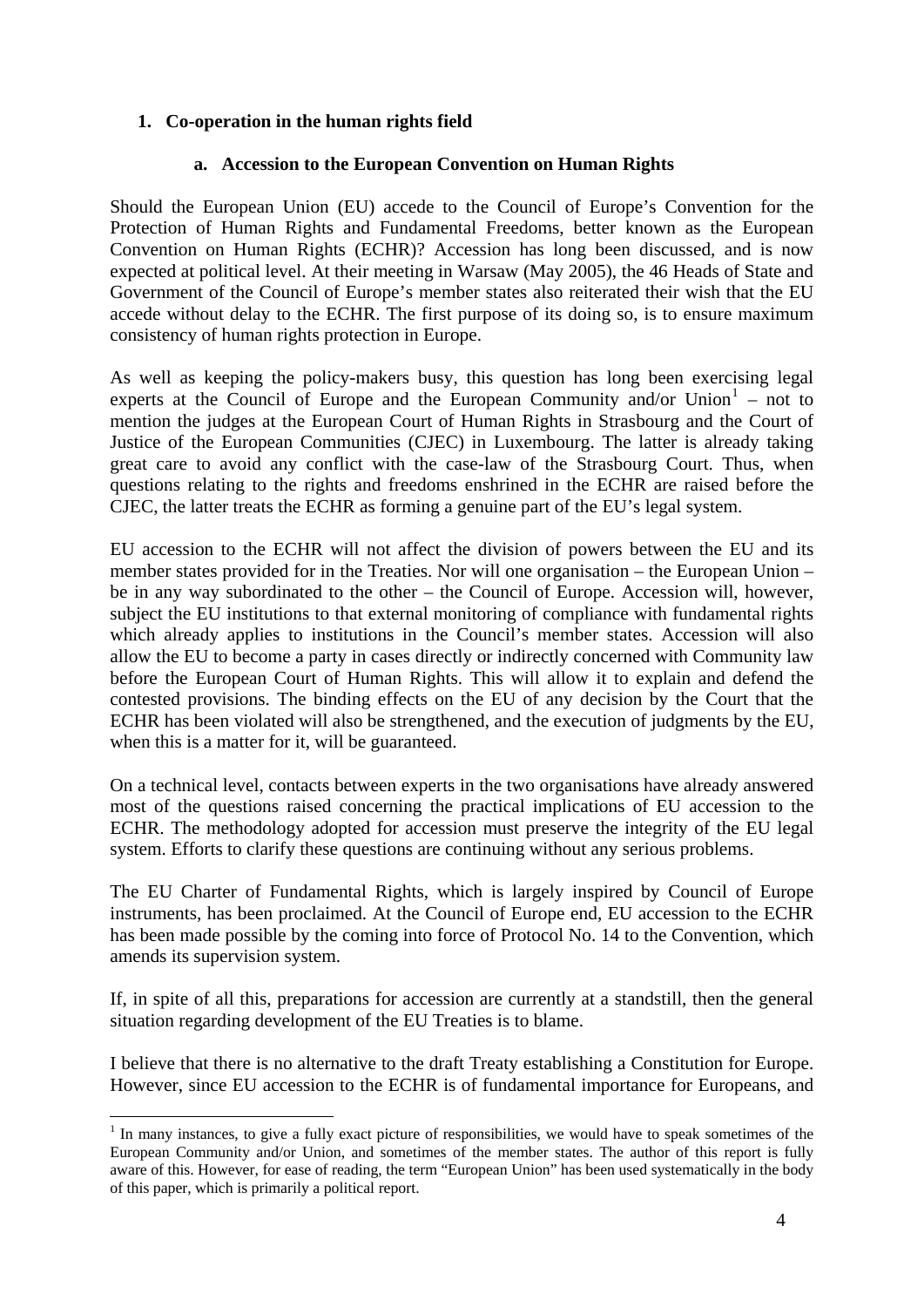since all the member states are agreed on it, there is no reason why it should not go ahead as soon as possible. Taking an exceptional step, and already building an institutional bridge between the EU and the Council, will neither undermine nor subvert the draft Constitutional Treaty.

I therefore suggest that the Governments of the member states act under Article 48 of the Treaty on European Union<sup>[2](#page-7-0)</sup>, and submit to their parliaments, in protocol form, a decision paving the way for EU accession to the ECHR.

# **b. Use of the Council of Europe's human rights monitoring machinery**

On the basis of its long experience, the Council of Europe has devised a whole series of structures to monitor respect for human rights in its member states. These same structures will serve as a benchmark for co-operation between the Council and the EU. They are:

- supervision by the Committee of Ministers of member states' compliance with judgments given by the European Court of Human Rights under the ECHR, which is an integral part of their domestic law;
- verification by the Parliamentary Assembly that undertakings given and obligations accepted by member states on joining the Council have been honoured;
- inspections carried out by the European Committee for the Prevention of Torture and Inhuman or Degrading Treatment or Punishment (CPT), which operates under Article 3 of the ECHR and under the European Convention for the Prevention of Torture and Inhuman or Degrading Treatment or Punishment, adopted in 1987;
- the European Commission against Racism and Intolerance (ECRI), which has the task of combating racism, xenophobia, anti-Semitism and intolerance throughout Europe, from a human rights standpoint;
- assessment of implementation in practice of the Framework Convention for the Protection of National Minorities;
- reports, conclusions and recommendations submitted by the Commissioner for Human Rights to the Committee of Ministers and the Parliamentary Assembly on the basis of inspection visits to the member states;
- monitoring machinery which will be introduced when the Council of Europe's Convention on Action against Trafficking in Human Beings takes effect.

<u>.</u>

<span id="page-7-0"></span><sup>&</sup>lt;sup>2</sup> "Article 48: The government of any Member State or the Commission may submit to the Council proposals for the amendment of the Treaties on which the Union is founded.

If the Council, after consulting the European Parliament and, where appropriate, the Commission, delivers an opinion in favour of calling a conference of representatives of the governments of the Member States, the conference shall be convened by the President of the Council for the purpose of determining by common accord the amendments to be made to those Treaties. The European Central Bank shall also be consulted in the case of institutional changes in the monetary area.

Amendments shall enter into force after being ratified by all the Member States in accordance with their respective constitutional requirements."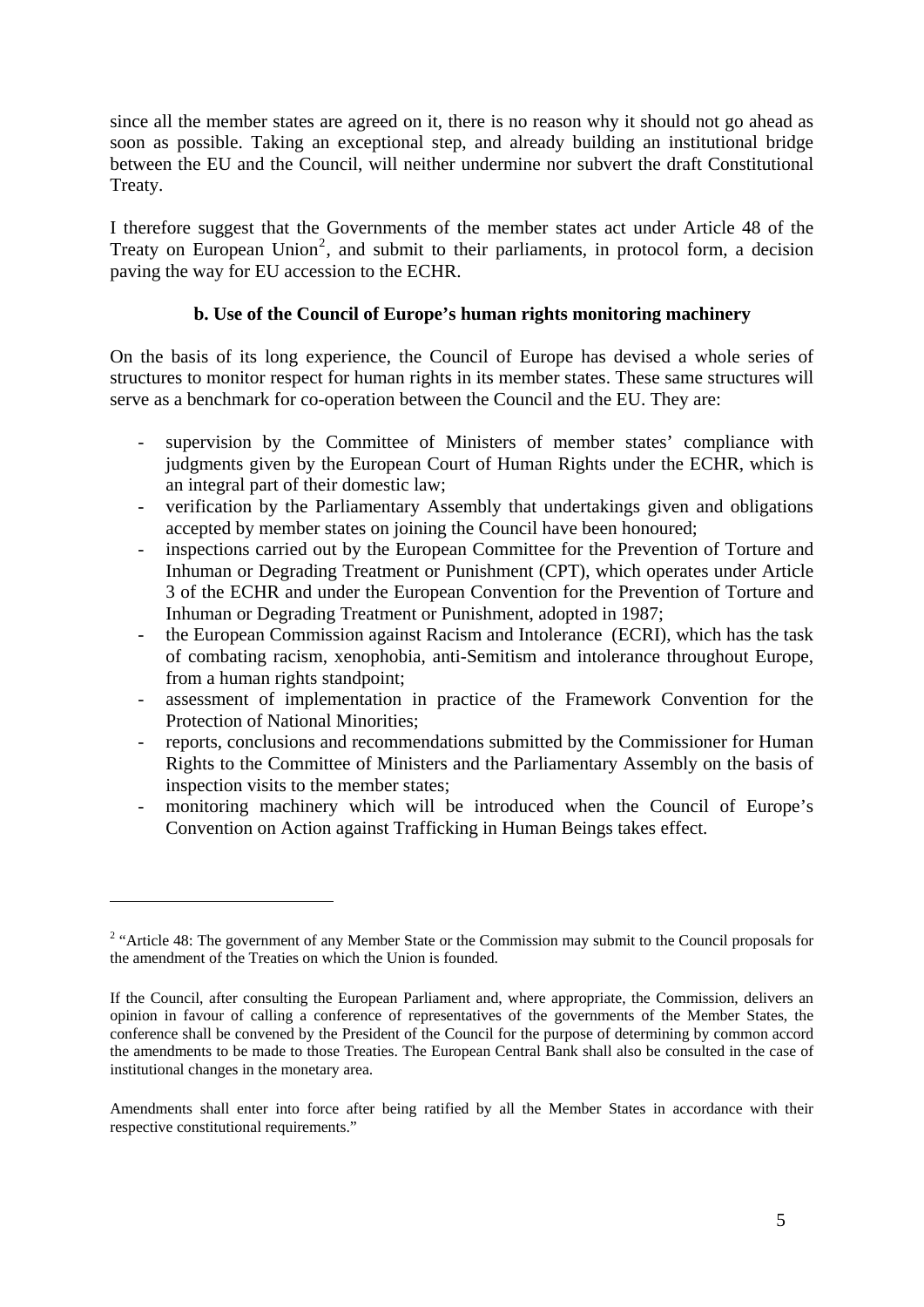The decisions, reports, conclusions, recommendations and opinions of these various monitoring bodies are constantly consulted by EU institutions and working groups dealing with issues relating to Council of Europe member states, whether or not they are members of the EU. These texts are cited, explicitly or otherwise, in various policy areas and contexts, (e.g. community policy, external relations, justice, liberty and security, to name but a few) when the political situation in general, or the fundamental rights situation in particular, in a Council of Europe state is being discussed.

It would thus seem appropriate to me that EU bodies should give formal effect to the spirit of Article 6.2 of the Treaty on the European Union, on which co-operation with the Council of Europe is based, by making it a working rule that the decisions, reports, conclusions, recommendations and opinions of these monitoring bodies:

- 1. will be systematically taken as the first Europe-wide reference source for human rights;
- 2. will be expressly cited as a reference in documents which they produce.

In fact, this proposal merely confirms existing practice. But it does mean taking something which today is simply a practice, and turning it into a rule for EU institutions on all levels. This explicit formula will enhance the status of the Council of Europe's human rights instruments and monitoring machinery in all its member states, both EU members and others. It will also make for more effective co-operation between the two organisations.

# **c. Using the Commissioner for Human Rights**

Sophisticated as it is, Council of Europe's monitoring machinery cannot answer every question. It is thus possible, and indeed probable, that the EU will occasionally face problems which this machinery does not cover. When this happens, its institutions will, like Council of Europe member states, have to rely on the expertise of the Commissioner for Human Rights.

The Commissioner's terms of reference allow him to act more freely in specific cases than the other supervisory bodies which are bound by conventions or have a stricter mandate. His general usefulness for Council of Europe states is obvious. It is even more obvious when he complements the action of the existing EU bodies, regardless of whether enlargement, the European Neighbourhood Policy or the Stabilisation and Association Process is the issue.

The Commissioner acts with total independence and impartiality in identifying shortcomings in the law and practice of states with regard to human rights. He operates in direct contact with individuals, and thus their daily problems. He publishes reports on his inspection visits to member states, supplies practical advice and offers to mediate. He has even, in some cases, negotiated practical solutions on the ground.

He acts in consultation with the control bodies established under the ECHR and other Council of Europe human rights instruments. He must thus respect their powers, and his functions are not the same as theirs.

In practice, the Commissioner, although directly answerable to the Council of Europe, does not operate solely in that context. He also works with the United Nations, the International Committee of the Red Cross and the Office of the High Commissioner for Refugees, and also with individual member states. He responds to requests to act in his various capacities –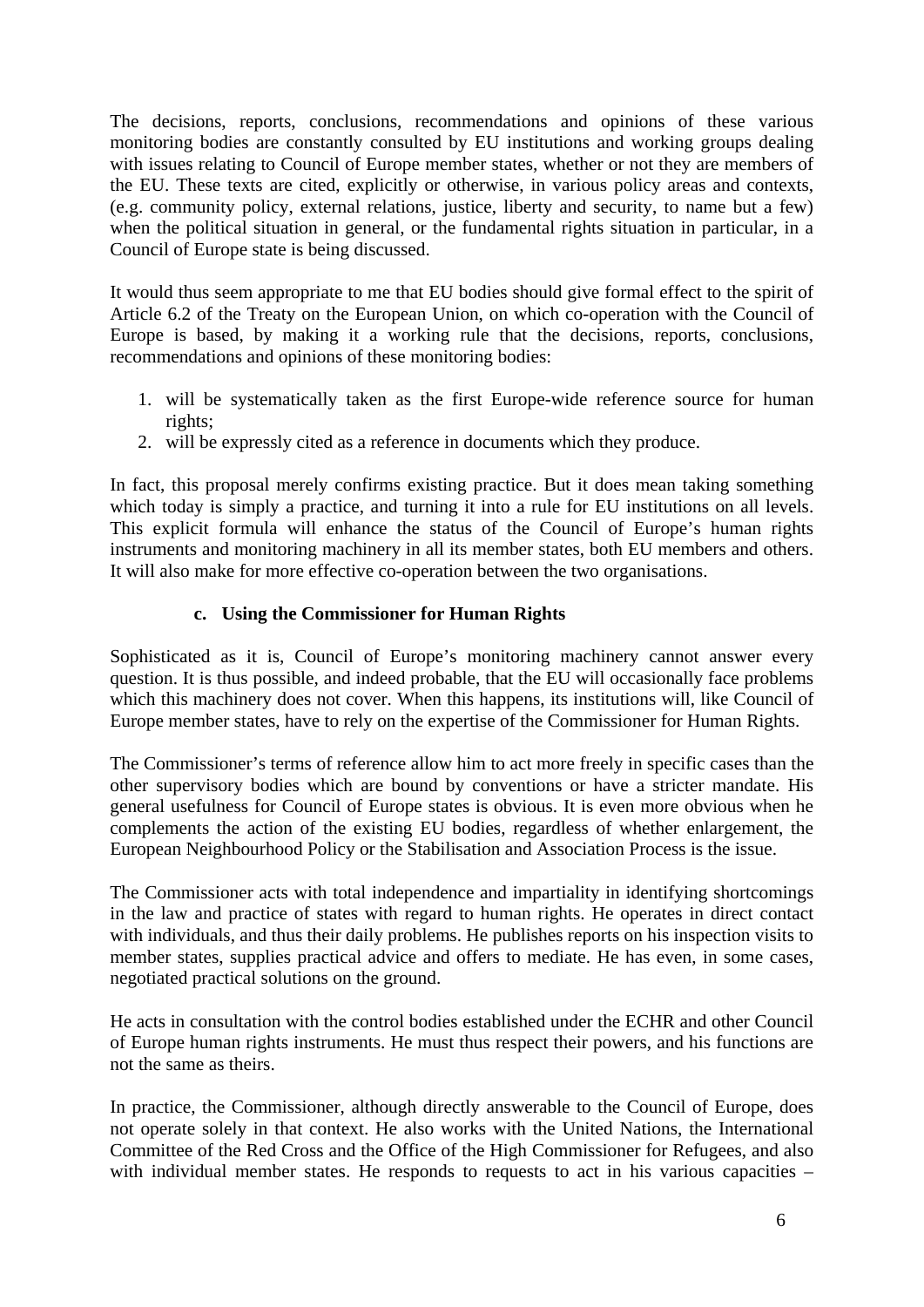reporting, negotiating, mediating and providing advice. He often acts quietly, without publicity, and informally. He can act by contacting individuals direct, mobilising networks or even putting the relevant people in touch with one another.

Although his work is still in its infancy, the Commissioner has succeeded in winning the respect of all the Council's member states. His intervention concerning the treatment of refugees on the island of Lampedusa, and prison reform in Turkey, could be cited as examples. The EU, too, has frequently expressed its confidence in him. There are also, of course, his frequent contacts with the European Parliament and with the EU's High Representative for Joint Foreign and Security Policy. Above all, there was his co-ordination, at the request of European Commissioner Günter Verheugen, of reports on the human rights situation in ten countries applying for membership of the EU.

Things done successfully so far must now be formalised, made more systematic and consolidated. That is why I propose – and here I am in line with the general view shared by the EU and the Council of Europe that the latter should remain the prime reference for human rights in Europe – the explicit introduction of machinery which would allow the EU to apply to the Commissioner, who would deal with all human rights issues, affecting Council of Europe member states, which were not covered by the existing monitoring and control procedures. This machinery would be open to the EU institutions and to all the Council of Europe's member states.

If the Commissioner is to do his job properly, his resources and budget at the Council of Europe will have to be substantially increased. He should also be authorised to submit his own budget proposals. A voluntary, no-strings-attached contribution to his Office by the EU should also be seriously considered. Finally, the Council's member states should propose the secondment of independent national human rights experts, chosen by the Commissioner, to reinforce his services.

# **d. The European Fundamental Rights Agency**

The European Fundamental Rights Agency (AEDF) is a sensitive issue in EU/Council of Europe relations. A lot has been said about the threat which this new institution might pose to unity of the European human rights protection system.

The Council of Europe must remain the benchmark for human rights in Europe. This means that the EU must systematically draw on its expertise. This applies to members, candidate countries and non-EU states in the Council of Europe, in respect of its bilateral relations, neighbourhood policy, association agreements, and also the stabilisation and association process.

The Council of Europe will remain responsible for monitoring and for ensuring that its member states respect human rights. It will make regular evaluations in each of its 46 member states, including those in the EU, on a country-by-country basis, and produce reports on its findings. The reference value of its thematic reports must also be maintained and strengthened.

This means that the future Agency must be strictly complementary to the Council of Europe's human rights observation and monitoring instruments. It is essential that its mandate be limited to human rights issues which arise in connection with the implementation of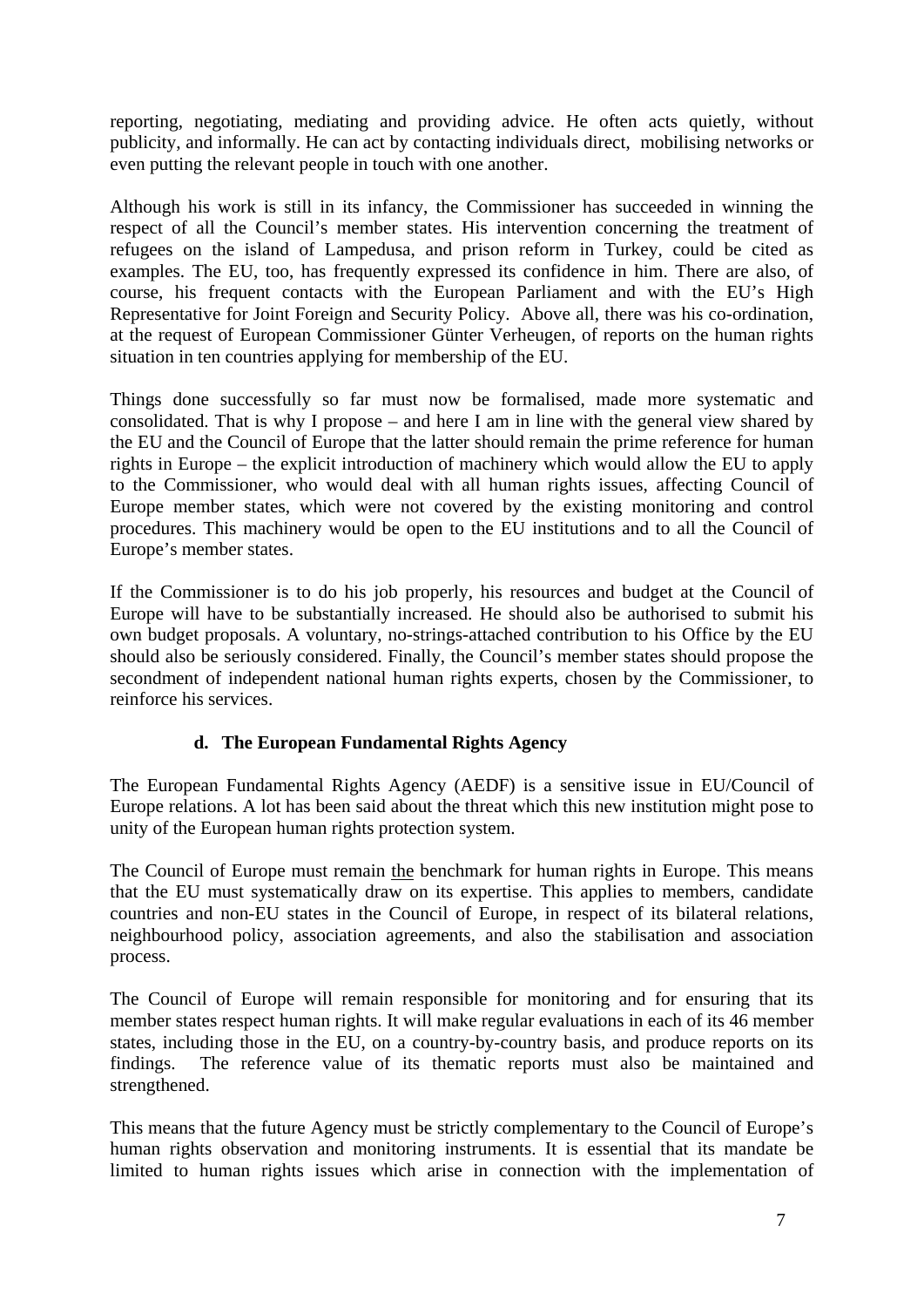Community law, i.e. strictly within the EU's internal legal system. It may never be extended to general observation, using its own procedures and resources, of the human rights situation in Council of Europe member states.

The Agency will still be able to decide whether to commit its own resources to thematic observation, in the EU states, of matters which primarily relate to the EU's internal legal system.

It is generally accepted that the Agency will co-operate with the Council of Europe and avoid any overlap with its activities. At this stage, these intentions are formulated in very general terms in the proposal for a regulation on the statute of the AEDF. It seems to me that some clarification is necessary.

For example, the regulation on the AEDF should indicate how it is to recognise the Council of Europe's reports on its own member states – whether or not they are in the  $EU - as a$ benchmark for its work.

Like the Treaties, the EFRA Statute should expressly mention the ECHR and the Council of Europe's other key instruments in this field, as fundamental reference texts. It goes without saying that the Council should be represented on the Agency's managing bodies. It would also be useful if the Commissioner were mentioned in the Statute as an essential partner of the agency, and could be involved, in a non-consultative capacity, in the work of its managing bodies. This would in no way reduce his independence.

# **e. Relations between the European Court of Human Rights and the Court of Justice of the European Communities**

Although the European Court of Human Rights<sup>[3](#page-10-0)</sup> and the Court of Justice of the European Communities both have excessive case-loads, and in spite of the reforms carried out at the Court of Human Rights, co-operation between the two gives great satisfaction to both sides. There is no institutional link between them, but they work together fruitfully, since both are concerned about legal security in a field as sensitive as that of fundamental rights. Luxembourg case-law follows that of Strasbourg very closely, while Strasbourg case-law regards Community protection of fundamental rights as "equivalent" to that guaranteed by the ECHR.

Regular contacts between judges in the two courts ensure a permanent exchange of information on matters of mutual interest. The courts provide an outstanding example of cooperation between EU and Council of Europe institutions, in the interest of ordinary people. I think it important to emphasise this here.

Of course, no special recommendation are needed from me here. At most, I can hope that this co-operation will deepen and focus on interpretation of the concept of "human rights", helping the case-law of the two courts to develop on convergent lines.

<span id="page-10-0"></span><sup>1</sup>  $3$  A Group of Wise Persons is currently examining this matter, so this report will not consider it.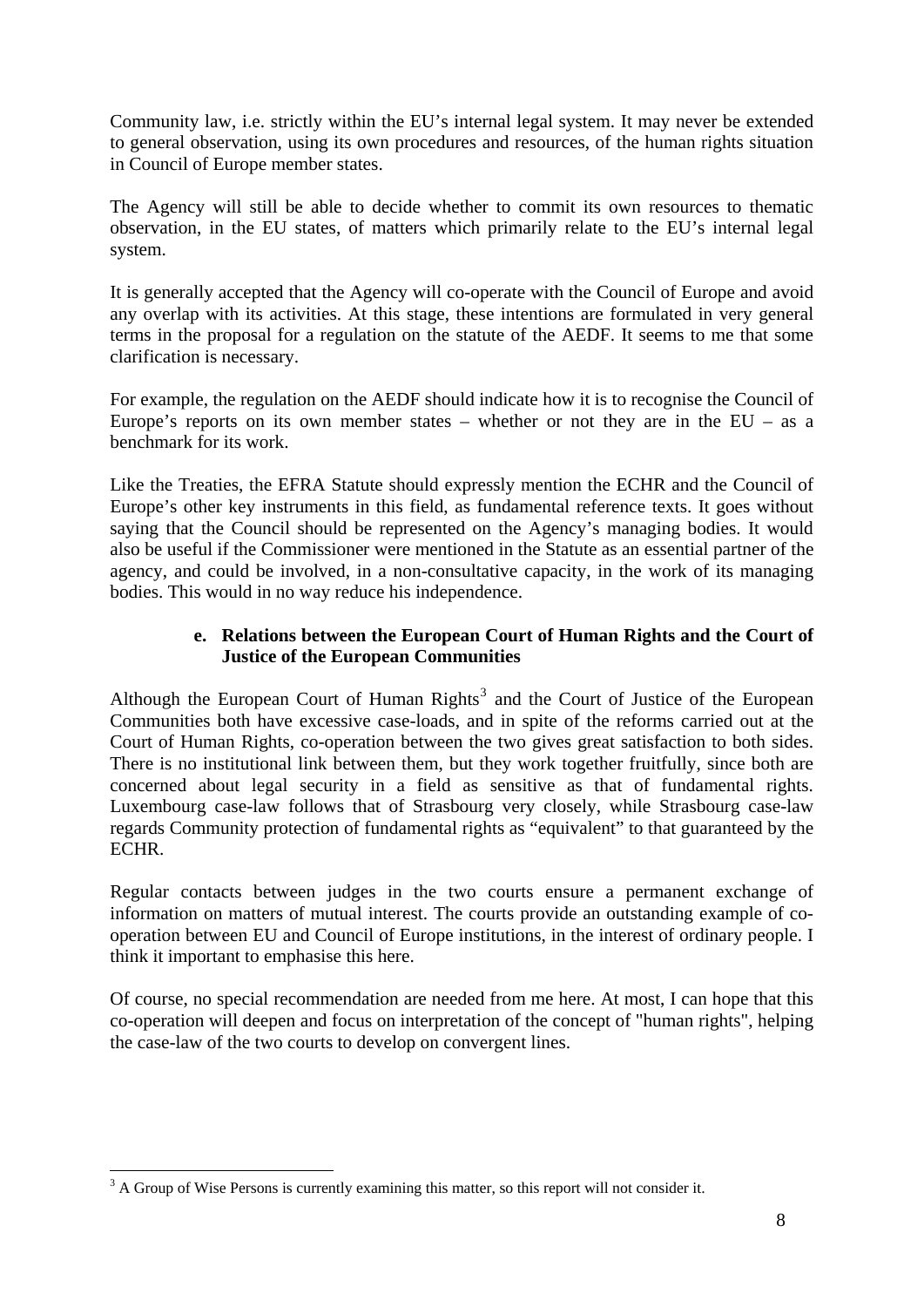# **f. Co-ordination of legislative initiatives in the human rights field**

It is a well-established practice that the Council of Europe involves the EU whenever new conventions are being prepared. The European Commission speaks for the Community on all issues for which the latter is responsible, at meetings where conventions are being drafted. It can do this, even though the Community has not acceded to the Council.

There is no Council of Europe presence when the Community bodies are preparing a Community directive, or when political and/or legal measures are being planned at the EU. The transfer of sovereignty, which is the distinctive feature of the EU institutions, does not allow international organisations, which are not contracting parties to Community treaties, to participate in internal deliberations.

There is, however, no reason why the EU should be deprived of the Council's legal and human rights expertise, when it is preparing directives or other political and/or legal measures. This has already happened in the past, when the Council has been called on in the same capacity as non-governmental organisations – a procedure which takes no account of the central position which it occupies, as an international organisation, in the European human rights protection system.

The spirit of the working rule I advocated earlier means that work done by the Council of Europe's human rights monitoring bodies should always be regarded as the first point of reference in this area. It also means that the Commissioner for Human Rights should be available to assist the EU. To forestall any legal insecurity in the human rights field, I accordingly propose that the EU co-operate systematically with the Commissioner and the Council's legal experts on any issues of human rights relevance in new proposals. The Council's experts on preventing torture, combating racism, protecting national minorities and putting a stop to trafficking in human beings should also participate in this strengthened cooperation.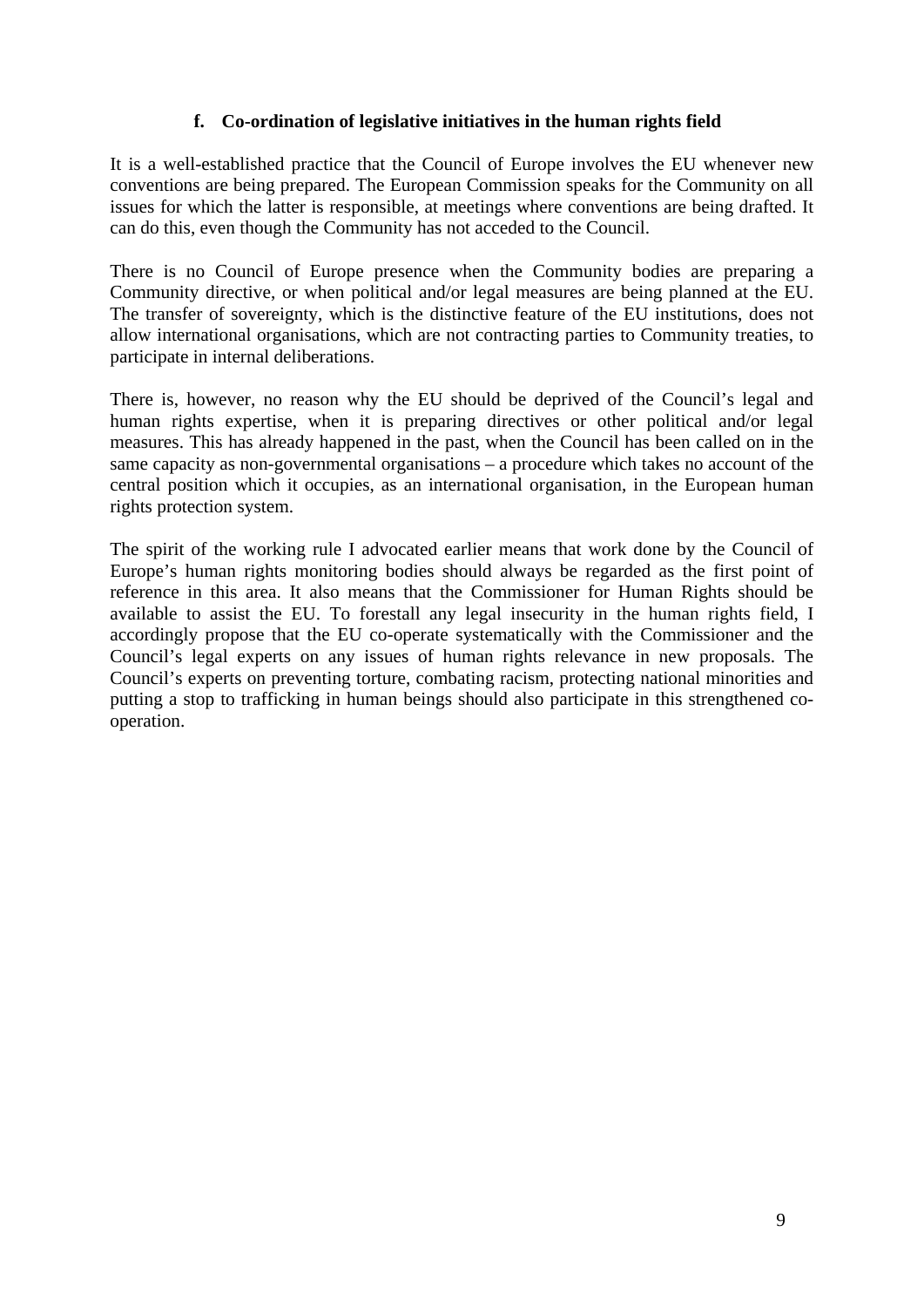# **2. Democracy**

#### **a. New expectations of democracy**

The institutions of the EU and its member states have started to focus on the nature and functioning of our democracies. The work done by the Council of Europe in this area is generating great interest. Although democratic government is a condition for joining the EU, the EU itself has no special mandate on this issue – which underlines the crucial importance of the Council's expertise.

The Council of Europe was, and still is, a school for democracy – a place where parliamentary practices are learned, and the use of "soft power" and dialogue in politics is disseminated throughout Europe. But democracy is changing all the time. To retain its people-based legitimacy, it has to be constantly reinvented.

The European Commission has shown interest in the Council of Europe's becoming even more active in promoting democracy. It is worth recalling that it has recently launched its own Plan D for Democracy, Dialogue and Debate, which will run well beyond 2006.

I believe that synergy is possible and even necessary between the Commission's Plan-D and the Council's projects in these areas.

Co-operation night focus on: constitutional problems, citizen participation on all levels of the political process, gender equality, citizenship and identity, "sustainable communities", local and regional government as a place for the exercise of democracy, participation in politics by immigrant communities, and inter-cultural dialogue. The field for discussion is a vast one, and nearly all of it is central to the Council's work.

#### **b. The Venice Commission and constitutional issues**

Co-operation between the EU and the European Commission for Democracy through Law (the Venice Commission) already has a long history.

Founded in 1990, the Venice Commission has played a vital part in helping the countries which opted for democracy after 1989 to adopt constitutions consistent with the standards embodied in Europe's constitutional heritage. It is now internationally recognised as an independent research body. It helps to provide states with a "constitutional repair service", and plays a unique role in conflict management and prevention by laying down standards and supplying advice on constitutional matters. Moreover, the European Commission participates actively in its sessions.

The Venice Commission wants increased, institutionalised co-operation with the EU, and sees this as a way of strengthening democratic security and security of minorities. On the EU side, no decision has been taken.

For my part, I feel that co-operation with the Venice Commission should eventually be formalised by the EU's officially acceding to it.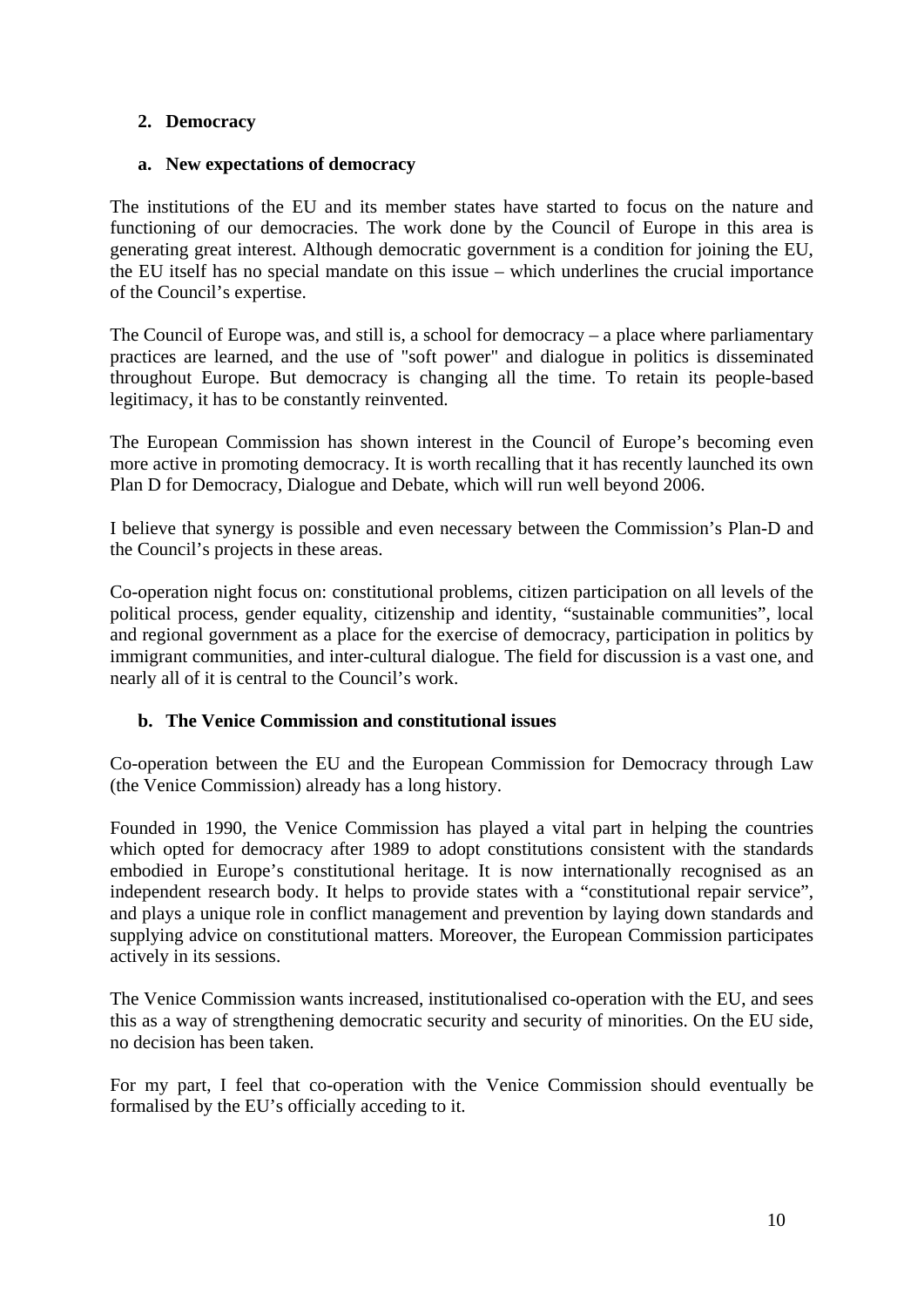# **c. A Forum on the Future of Democracy**

What can an intergovernmental organisation like the Council of Europe do to help promote citizen participation, which is falling away at national, regional and local level? How can we rekindle people's interest in that formidable integration project, the EU?

The first meeting of the Forum for the Future of Democracy, held in Warsaw on 3-4 November 2005, produced some new ideas. The participants highlighted the need to give ordinary people a real opportunity to influence the democratic decision-making process on all levels. This approach must be taken on board. I believe that it offers great scope for cooperation between the Council of Europe and the EU.

This being so, the Forum itself should be as large and representative as possible, independent, effective, flexible and creative. Above all, it must be closely watched by decision-makers, field-workers, and working parties and study groups at the EU and the Council of Europe. It is only when information, ideas and good practices are freely exchanged that new instruments can emerge.

# **d. Gender equality – a pan-European question**

Gender equality is a principle which runs through all the EU's policies, but it is not uniformly applied in its member states – and the same is true of the Council of Europe.

Today, implementation of this principle is questioned – implicitly and sometimes explicitly – in discussion of all the major social issues.

Economic, social – and also political – equality of men and women is today a basic, constituent principle of European societies, and something on which we cannot compromise.

The Council of Europe works on these issues within the general context of human rights protection and promotion. It is committed, for example, to combating trafficking in, and violence against women, and is also campaigning for democratic equality and a place for women in politics and decision-making.

The EU uses sophisticated instruments to monitor the economic and social rights of women, but has no direct mandate to work on issues connected with equal participation by women and men in political and public decision-making. This is another area where there is scope for profitable co-operation between our two organisations.

# **e. Strengthening local and regional democracy**

The Congress of Local and Regional Authorities gives the Council of Europe an instrument which it can use to promote decentralisation of powers, increased local autonomy and a better deal for regional and local communities. This is one of the promising paths towards the necessary revitalisation of democracy.

The Council and the EU have already started to work together in this field, particularly under the Co-operation Agreement between the Congress and the EU's Committee of the Regions. This co-operation must be continued and intensified.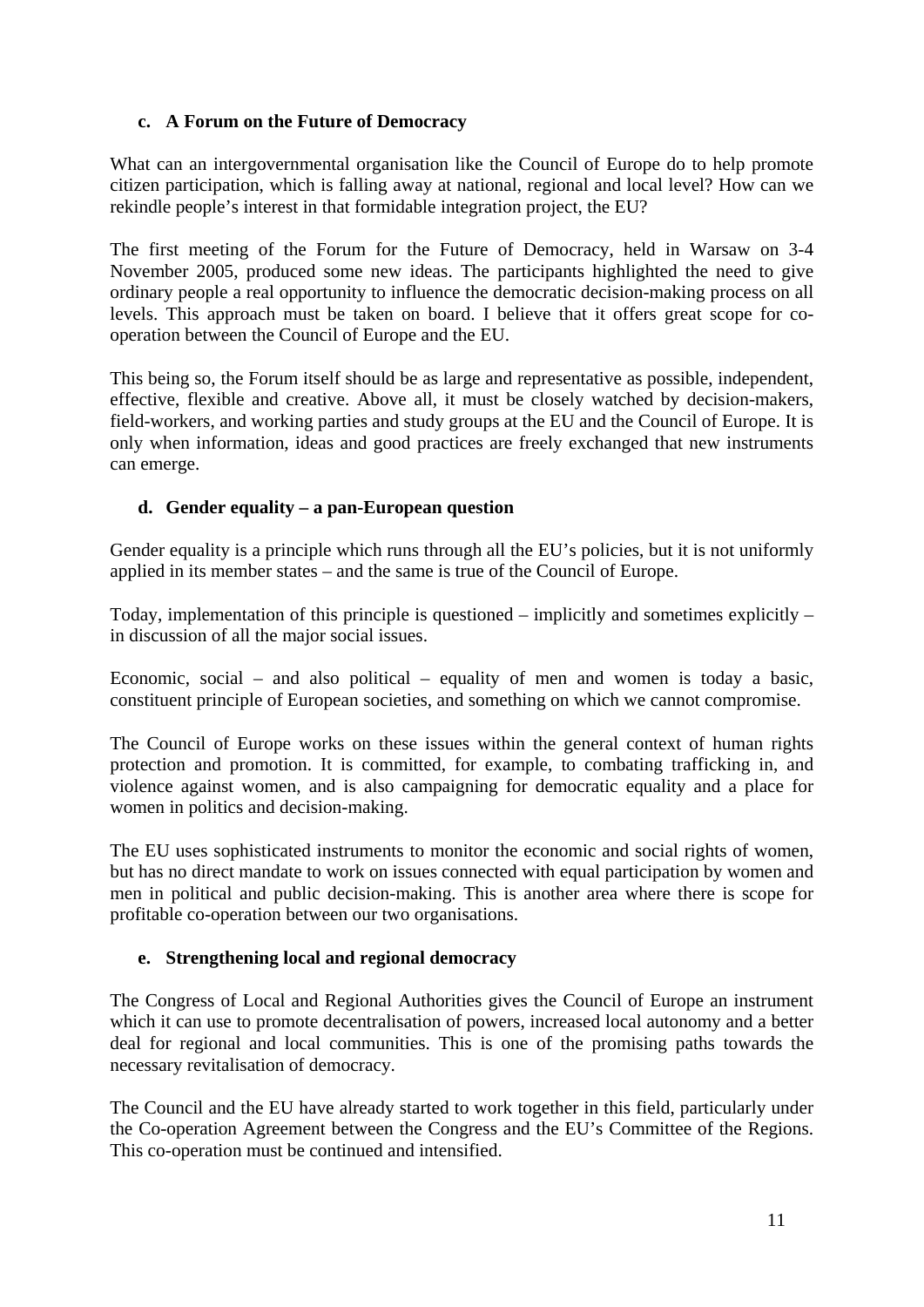Several potential areas of co-operation can already be discerned:

- 1. The development of new-style "Euroregions", covering regions in both EU and non-EU countries, on the lines of the Adriatic Euroregion, which was launched in February 2006. The establishment of such "Euroregions" on the Black Sea and Baltic will make for closer political and economic ties between local, regional and national authorities in EU and candidate countries, and Council of Europe countries outside the EU.
- 2. The establishment of the Centre for Inter-Regional and Cross-Border Co-operation. I fully support the siting of this Centre in Saint Petersburg, Europe's flagship city. It should encourage the development of local and regional autonomy, particularly by monitoring the new "Euroregions", and open up opportunities for co-operation between local and regional authorities in Europe. I also recommend that the EU, and the relevant Council of Europe institutions, consider how it could participate in this.
- 3. New networks of local authority associations. Following the establishment of the Network of Associations of Local Authorities of South-East Europe (NALAS), joint EU/Council of Europe programmes might support similar networks in the South Caucasus and Western Balkans.
- 4. The Association of Local Democracy Agencies (ALDA) in South-Eastern Europe, founded by the Congress to promote local democracy and confidence-building measures in countries affected by the recent Balkan wars, should also be supported by the EU, particularly since they may eventually join it. This initiative could be extended to other European regions.
- 5. European society is regularly hit by urban, social and community crises. The Congress might serve as one platform to promote the inter-cultural and inter-religious dialogue which is vitally needed at local level. It might, for example, draw up codes of conduct for managing inter-cultural conflicts, and also take action to promote integration and participation of immigrants and foreign residents.

# **f. Making the most of civil society initiative**

Democracy cannot exist without a strong civil society, which helps to satisfy collective needs in a manner which complements the efforts of the authorities, and makes sure that those efforts are transparent and responsible. It seems to me that the Council of Europe has grasped this. It ensures that all our states have laws which make it easy for nongovernmental organisations (NGOs) to be founded and function effectively, while respecting the rule of law. This facilitates the exchange of good practices between NGO networks. Finally, by giving them participatory status, it associates many international NGOs with its work.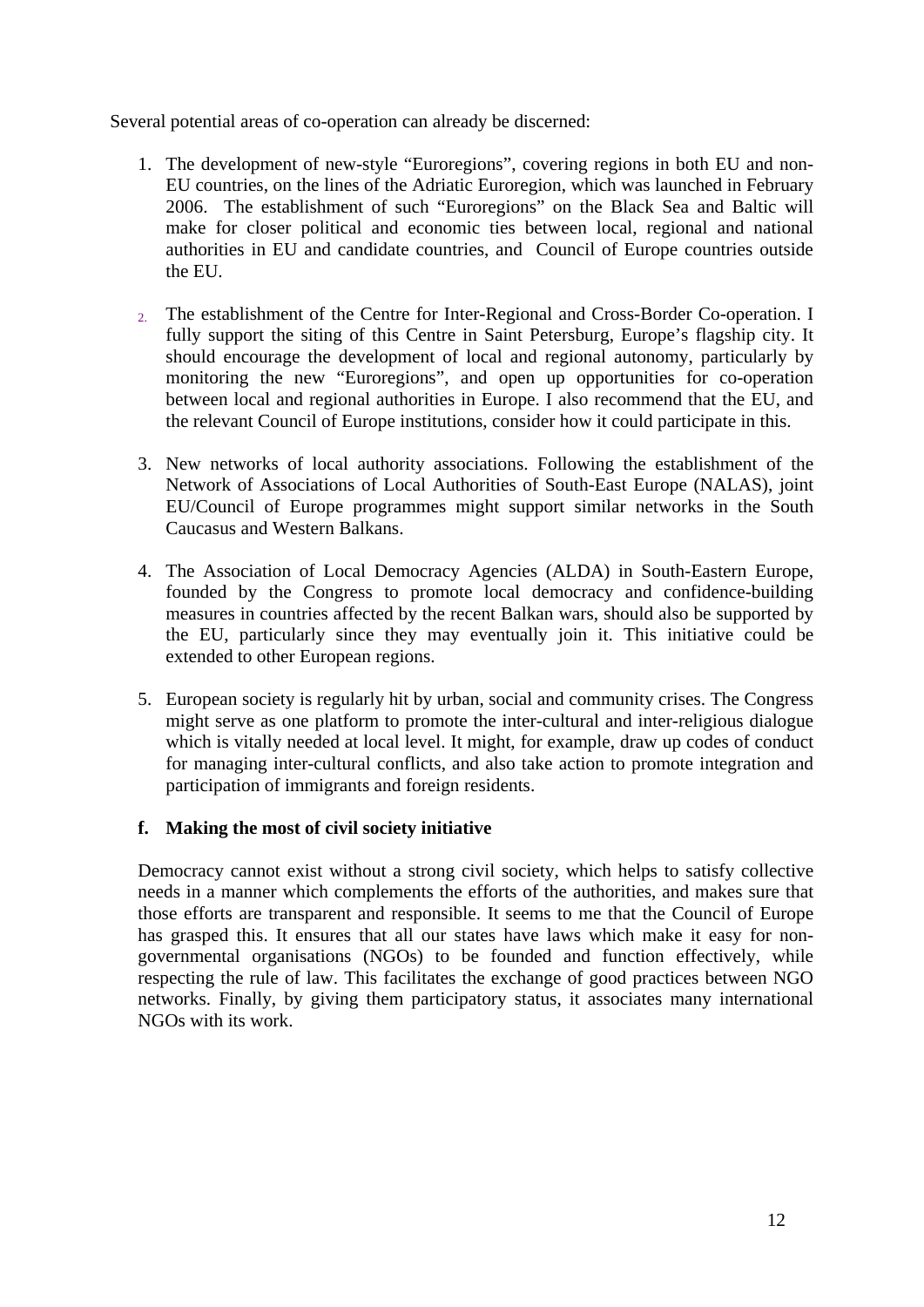# **3. The Rule of Law**

1

# **a. Towards a pan-European legal and judicial area**

At the Warsaw Summit, the 46 Heads of State and Government committed themselves firmly to "strengthening the rule of law throughout the continent", building on "the standard-setting potential of the Council of Europe and on its contribution to the development of international law". Vital to this are the existence of independent and effective legal systems in the member states, and optimum protection for individuals throughout the continent.

The Council of Europe has done an immense amount of work on fundamental rights, and on legal co-operation and internal matters. On the EU side, enlargement, the establishment of the Schengen area and the framing of policies in the field of "justice and internal affairs" have led EU policy-makers and legal experts to incorporate in treaties, directives and framework decisions clauses taken from thirty or so of the Council's 200 conventions.

This applies to human rights, the prevention of torture, social rights (via the European Social Charter), the rights of minorities, data protection, bio-medicine and nationality. In these fields, the Council's conventions are a fundamental reference source for the EU.

In the field of criminal law, the EU regards the following Council conventions as vital in the fight against organised crime: the European Convention on Extradition (ETS No. 24) and its Second Protocol (ETS No. 98), the European Convention on the Suppression of Terrorism (ETS No. 90), the Protocol to the European Convention on Mutual Assistance in Criminal Matters (ETS No. 99), the Convention on Laundering, Search, Seizure and Confiscation of the Proceeds from Crime (ETS No. 141) and the Agreement on Illicit Traffic by Sea, implementing Article 17 of the United Nations Convention against Illicit Traffic in Narcotic Drugs and Psychotropic Substances (ETS No. 156). Its rules on the transfer of prisoners are already applied in 70 countries. Similar action will shortly be taken on the problem of counterfeit medicines.

In other fields, such as transfer of proceedings, execution of penalties, protection of victims, the fight against terrorism, trafficking in human beings, protection of the environment, and computer crime, the EU and the Council have drawn inspiration from each other and attempted to harmonise clauses in accordance with their respective fields of competence<sup>[4](#page-15-0)</sup>.

<span id="page-15-0"></span><sup>&</sup>lt;sup>4</sup> An example in the criminal field: The EU conventions on extradition and mutual assistance in criminal matters are largely based on the corresponding Council of Europe conventions, dating from 1957 and 1959 respectively from, and supplemented and updated by several protocols. When the EU Council was drawing up its Convention on Mutual Assistance in Criminal Matters, the Council of Europe was simultaneously working on the 2<sup>nd</sup> Protocol to its convention on the same subject. Thanks to the synergy which developed between them, this 2<sup>nd</sup> Protocol closely follows the Convention of May 2000 on Mutual Assistance in Criminal Matters between the Member States of the European Union. In some other provisions, it follows the Schengen Convention.

Another example in the data protection field, which is closely connected with action in the criminal field: the European Communities' Directive of 1995 "on the protection of individuals with regard to the processing of personal data and on the free movement of such data" almost entirely replicates the content of the 1981 Council of Europe Convention on Data Protection. It should also be noted that the Schengen Convention and the Europol Convention expressly refer to the Council of Europe Convention, and that no country can accede to the Schengen Convention without first ratifying the Council of Europe instrument.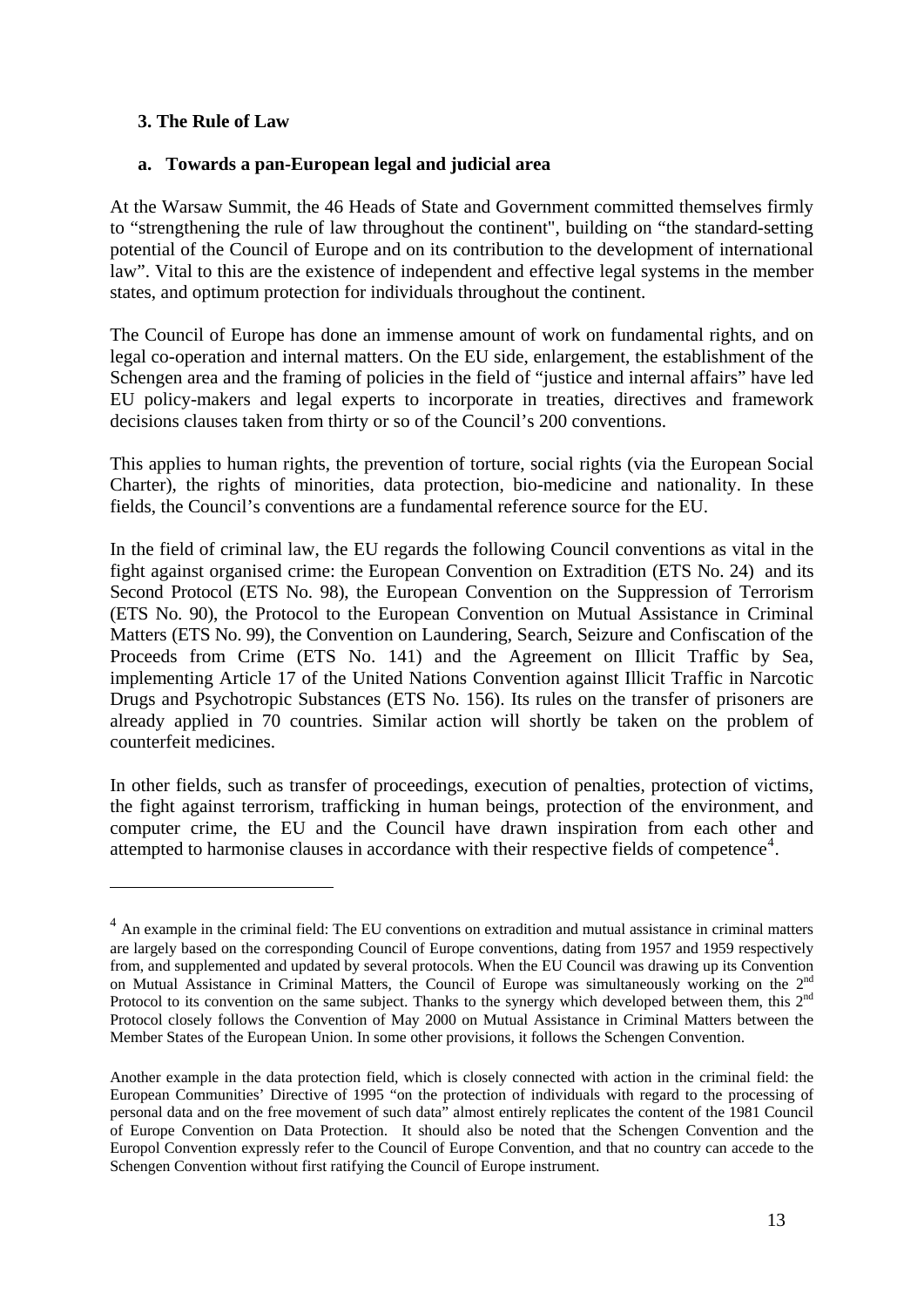Family Law, the fight against corruption, movement of persons, the powers of local authorities in respect of transfrontier co-operation, participation of foreigners, and also action to curb spectator violence and misbehaviour at sports events, and doping – all these would seem to be areas where Council and EU texts might be aligned more closely, depending on how their respective powers develop.

I have gone into more detail on these various elements, in order to show how much the Council of Europe has done to generate a standard-setting potential which serves as a general basis for a pan-European legal area, i.e. a minimum- standards area, which covers its 46 member states, and complements – but does not contradict – the area covered by EU law.

This pan-European legal and judicial area is desirable in the interests of all Europeans. It holds the promise of a Europe without dividing lines. It is rooted in shared basic values and a shared constitutional and legal heritage, which are twin pillars of European identity and unity. It is a weapon in the battle against organised crime, cybercrime and terrorism, to give just a few examples – a battle which cannot be waged and won solely in Europe of the 25. Finally, promoting this pan-European legal and judicial area in all the Council of Europe countries is all the more important for the fact that not all of them will be joining the EU.

Development of this pan-European legal area across the Council's member states depends on a number of conditions:

- the Council and the EU must systematically co-ordinate their legislative initiatives in areas where their responsibilities overlap and complement each other;
- they must try, by co-operating on legal questions, to achieve increased complementarity of their texts;
- they must ensure that Community law is not diluted by the effect of EU states' acceding to intergovernmental Council of Europe conventions;
- they must set up having regard to their respective areas of competence a joint platform to evaluate standards and assess, without prejudice to future policy decisions, the feasibility of the EU's taking over Council standards, and vice-versa;
- they must ensure that the rule-of-law monitoring machinery (e.g. action against terrorism, money laundering, corruption and trafficking in human beings, and legal cooperation in criminal matters) is designed to prevent duplication's interfering with application of the standards;
- they must encourage all their member states to accede to the legal instruments of both organisations, thus maximising their geographical coverage;
- they must intensify their co-operative efforts to strengthen the rule of law in areas and structures where these have proved effective, e.g. the Venice Commission, the European Commission for the Efficiency of Justice (CEPEJ) and the Group of States against Corruption (GRECO), to name just a few;
- in defining its policies, the EU must base itself on the evaluations carried out by the Council's various legal co-operation systems, and participate in these in an appropriate manner.

An example of positive co-operation on civil and commercial law: Council of Europe and the European Commission cooperated very closely on the Convention on Information and Legal Co-operation concerning "Information Society Services" (ETS N° 180). This aims to set up an information and legal co-operation system in the field of new communications services, and extend application of European Parliament and Council Directive 98/48/EC of 20<sup>th</sup> July 1998 amending Directive 98/34/EC providing for an information procedure in the field of technical standards and regulations (OJEC L 217 of  $5<sup>th</sup>$ August 1998) beyond the EU area. The European Commission is party to this Convention.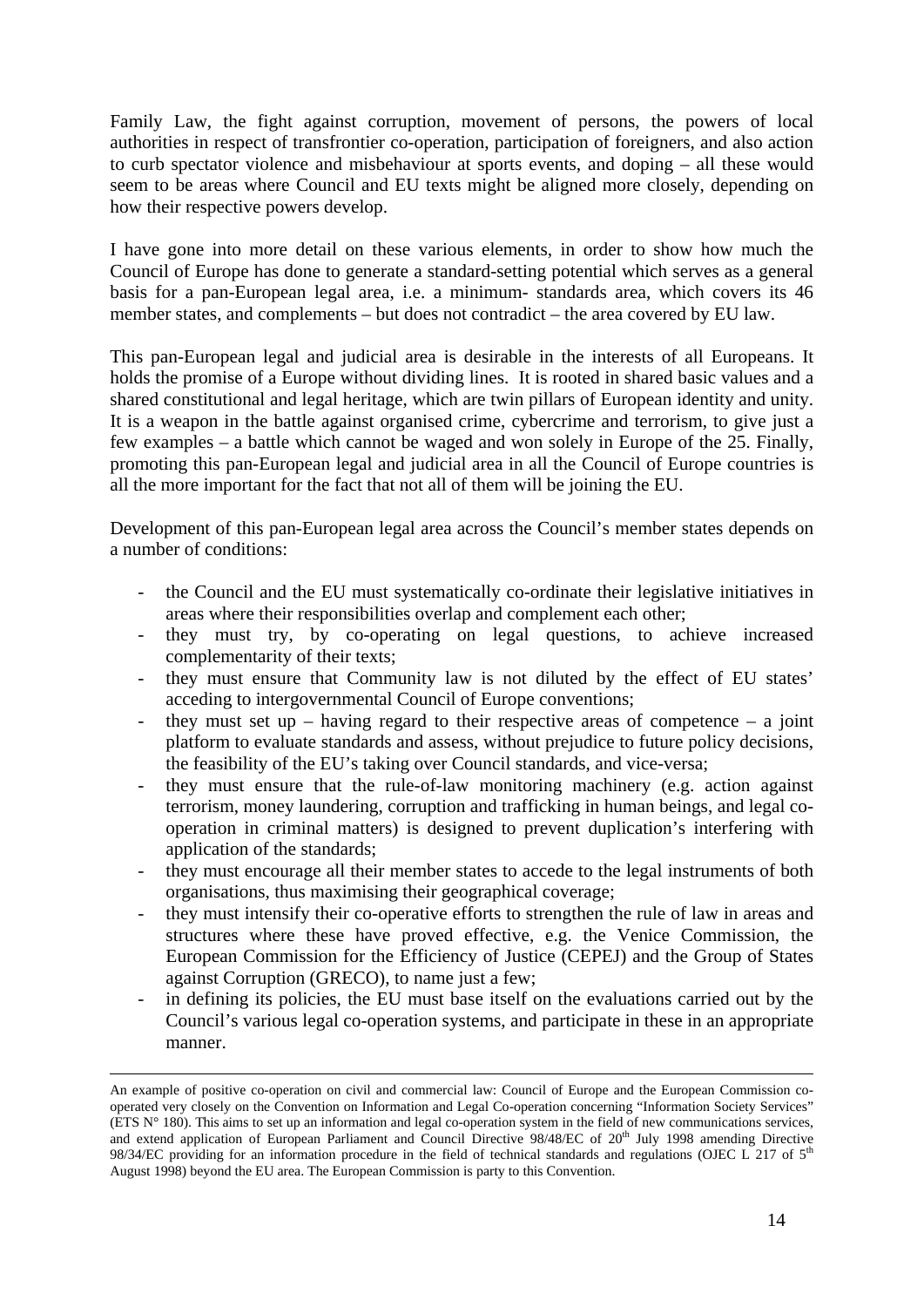#### **b. Disconnection clauses**

The idea of promoting a pan-European legal and judicial area of this kind has encountered a few difficulties. A year ago, when three conventions were being negotiated, there were sometimes sharp exchanges concerning inter-institutional relations, and also the obligations of EU member states to one another, and to Council member states outside the EU. The conventions in question were the Convention against Trafficking in Human Beings, the Convention on the Prevention of Terrorism, and the Convention on Laundering, Search, Seizure and Confiscation of the Proceeds from Crime, and the financing of terrorism. The debate was also fuelled by the Council's fear that the EU might, in applying its conventions, fall short of the minimum standards accepted.

After lengthy discussion, the Luxembourg Presidency of the EU Council suggested that the need for, and scope of, a "disconnection clause" should be clarified. The Declaration made by the European Community and the EU states when the Council of Europe's Committee of Ministers adopted the three conventions, on 3 May 2005, explained how the disconnection clause would work, particularly in relations between EU states and other, non-EU members of the Council of Europe:

"The European Community/European Union and its member states reaffirm that their objective in requesting the inclusion of a 'disconnection clause' is to take account of the institutional structure of the Union when acceding to international conventions, in particular in case of transfer of sovereign powers from the Member states to the Community.

This clause is not aimed at reducing the rights or increasing the obligations of a non-European Union party vis-à-vis the European Community/European Union and its Member states, inasmuch as the latter are also parties to this convention.

The disconnection clause is necessary for those parts of the convention which fall within the competence of the Community/Union, in order to indicate that European Union Member states cannot invoke and apply the rights and obligations deriving from the Convention directly among themselves (or between themselves and the European Community/Union). This does not detract from the fact that the Convention applies fully between the European Community/European Union and its Member states on the one hand, and the other Parties to the convention, on the other; the Community and the European Union Member states will be bound by the convention and will apply it like any party to the convention, if necessary, through Community/Union legislation. They will thus guarantee the full respect of the convention's provisions vis-à-vis non-European Union parties."

The essential question here is how Community law, which transfers extensive powers, including many external powers, from member states to the EU, can be linked more effectively with international law, which is also evolving.

In our continent, we are seeing rapid, and to some extent unique, changes in Community law, and also less rapid, but substantial changes in international, convention-based law.

The EU, like the Council of Europe, also has Europe-wide responsibilities. In exercising them, it is often obliged to connect with laws which are alien to it.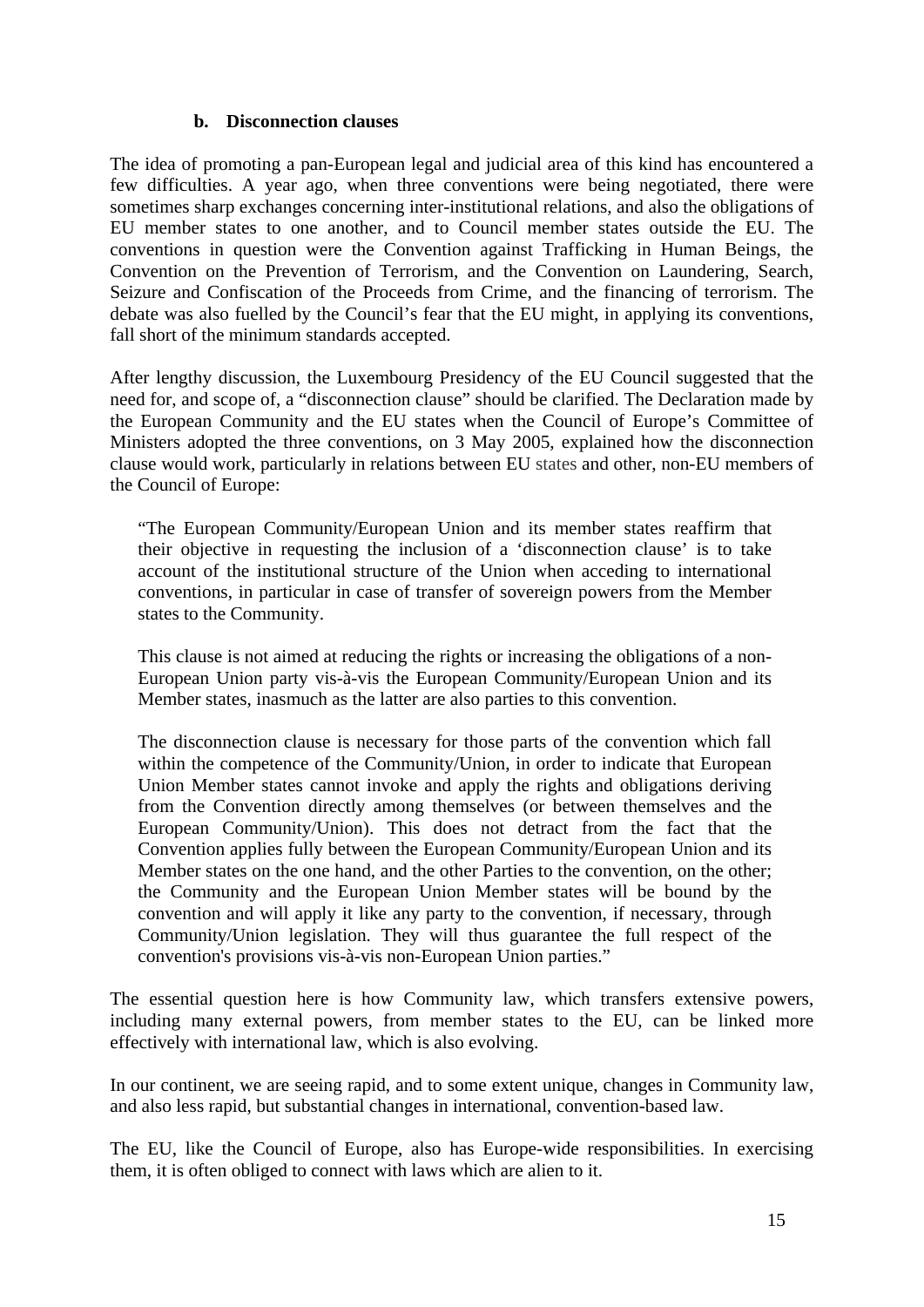The legal security of all the citizens of Council of Europe member states thus stands to gain if there is appropriate technical or political consultation between the EU and the Council before any legislative initiatives are taken in areas where their powers overlap.

This is not a case of the Community's EU dynamic being slowed down by contact with intergovernmental machinery, but of averting legal insecurity and major incompatibilities between Community and international law – particularly European law, whose standardsetting potential must remain a judiciously shared asset, and not become a cause of dissension.

Linking changes in Community law with changes in international law through consultation with the Council of Europe is essential. The EU should tackle this task in a co-operative spirit, seeing it as an opportunity to give the law its own distinctive impetus. On the Council side, member states outside the EU must not use this consultation machinery to slow down a Community dynamic which openly accepts its continental responsibilities.

This process of change has started. Since the negotiations on the three above conventions were concluded, the debate has grown calmer, and the impact of disconnection clauses has largely been played down.

Despite everything, the EU will probably be unable to dispense with disconnection clauses. In fact, these clauses are simply EU clauses – and I wonder whether it would not be better to call them that.

# **c. Towards a joint platform for evaluation of standards**

To move forward on the path to this pan-European legal and judicial area, the EU and the Council of Europe should also set up a joint platform to assess the feasibility of the EU's taking over Council standards, and vice-versa, each in accordance with its own responsibilities.

I know that the European Commission is already prepared to examine certain Council of Europe conventions, with a view to accepting them. It goes without saying, however, that dialogue between legal experts on a platform of this kind would in no way prejudice policy decisions, or the right of either party to accept or reject a given text.

A platform of this kind, before texts were adopted, would complement prior consultation on legislative initiatives, and would be a further pledge of legal consistency in Europe.

# **d. Towards increased legal co-operation**

Co-operation between the Council of Europe and the EU functions best in the legal field.

The Council's current priorities for legal co-operation are action to combat trafficking in human beings, corruption and organised crime (including cybercrime), and also bioethics. The "child welfare" segment is also becoming increasingly important.

To a large extent, the legislative work done in these areas by both coincides. It is important that the EU and the Council should determine shared priorities more systematically. For one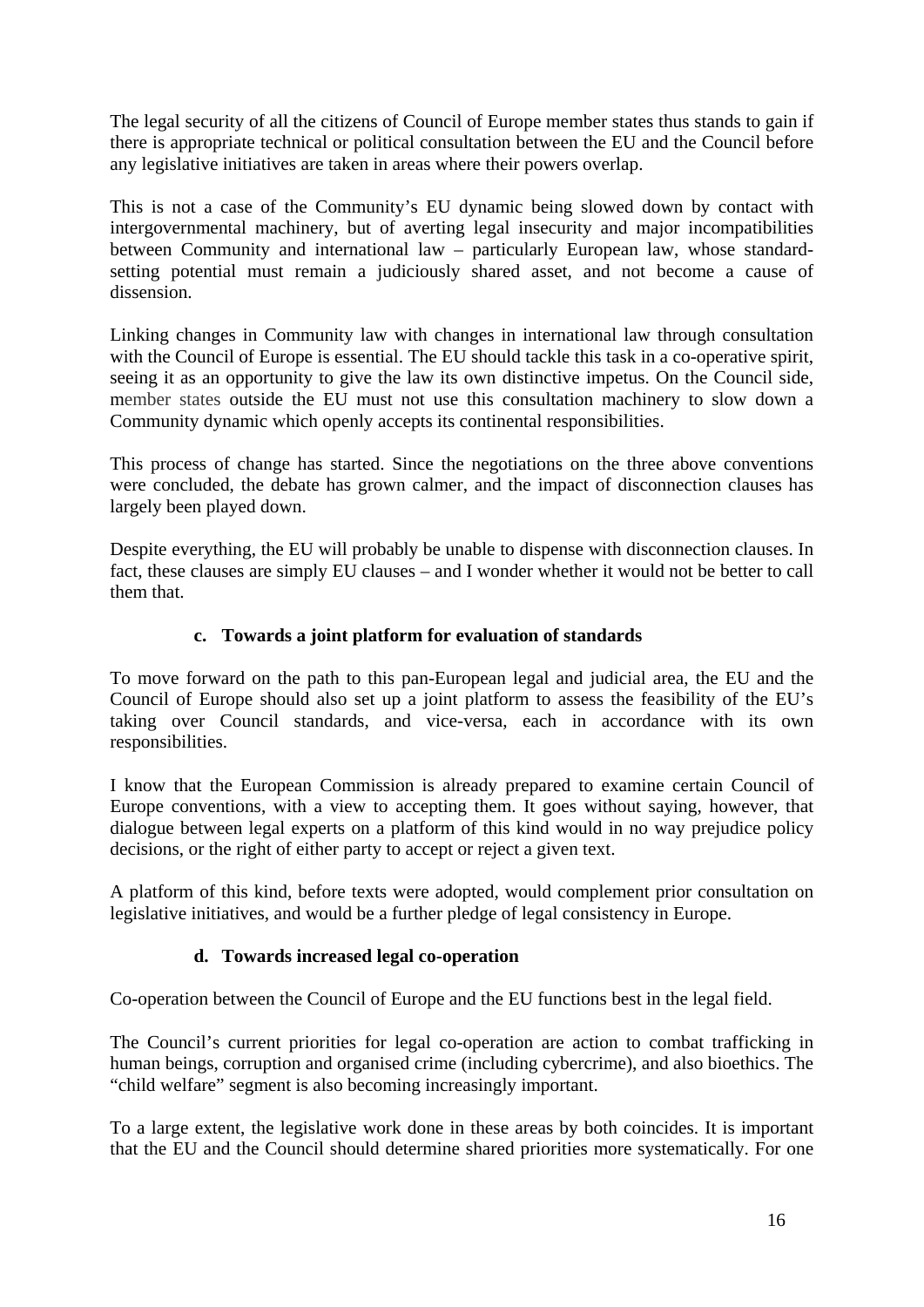thing, there should be more co-operation with the Council on child welfare policy, which will shortly be the subject of a communication from the European Commission.

The Council of Europe deplores the EU's failure to accede to monitoring structures like GRECO<sup>[5](#page-19-0)</sup> or Moneyval<sup>[6](#page-19-1)</sup>. The European Commission participates in the work of GRECO, but has postponed acceding until the process for amendment of the EU Treaties has been restarted. In this connection, I should like to make the point that EU accession to this structure, of which the US is a member, is not the same thing as EU acceptance of an international treaty. It is, rather, a question of participating more formally in the monitoring structures and so avoiding widespread duplication. The EU did participate in Moneyval, and even contributed to it financially, but withdrew later. It seems to me that it might usefully reconsider its attitude to these two structures, with a view to playing a more active part in them, acceding to them in due course, and applying the results more systematically.

The EU could also derive major benefits from the networks set up across Europe in the last fifteen years, thanks to legal and judicial co-operation at the Council of Europe. Forums like the Consultative Committee of European Judges, the Meeting of Presidents of European Supreme Courts and the Conference of Attorneys General of Europe have led to the setting-up of networks to which the EU could turn directly for practical help or expert advice.

The Council of Europe-"Justice and Internal Affairs" troika has proved a useful strategic structure, and must be kept going. At the same time, the co-operation it has generated in the field of criminal law should be extended to all fields of law, and particularly civil and administrative Law.

1

<span id="page-19-0"></span><sup>&</sup>lt;sup>5</sup> A body which uses a dynamic process of evaluation and mutual pressure to monitor application of the guiding principles for action against corruption, and of international legal instruments.

<span id="page-19-1"></span><sup>6</sup> A select committee of experts on the evaluation of anti-money laundering measures, which relies on mutual evaluation and peer pressure in examining measures against money laundering and the funding of terrorism adopted by Council of Europe states which do not belong to FATF (Financial Action Task Force on Money Laundering).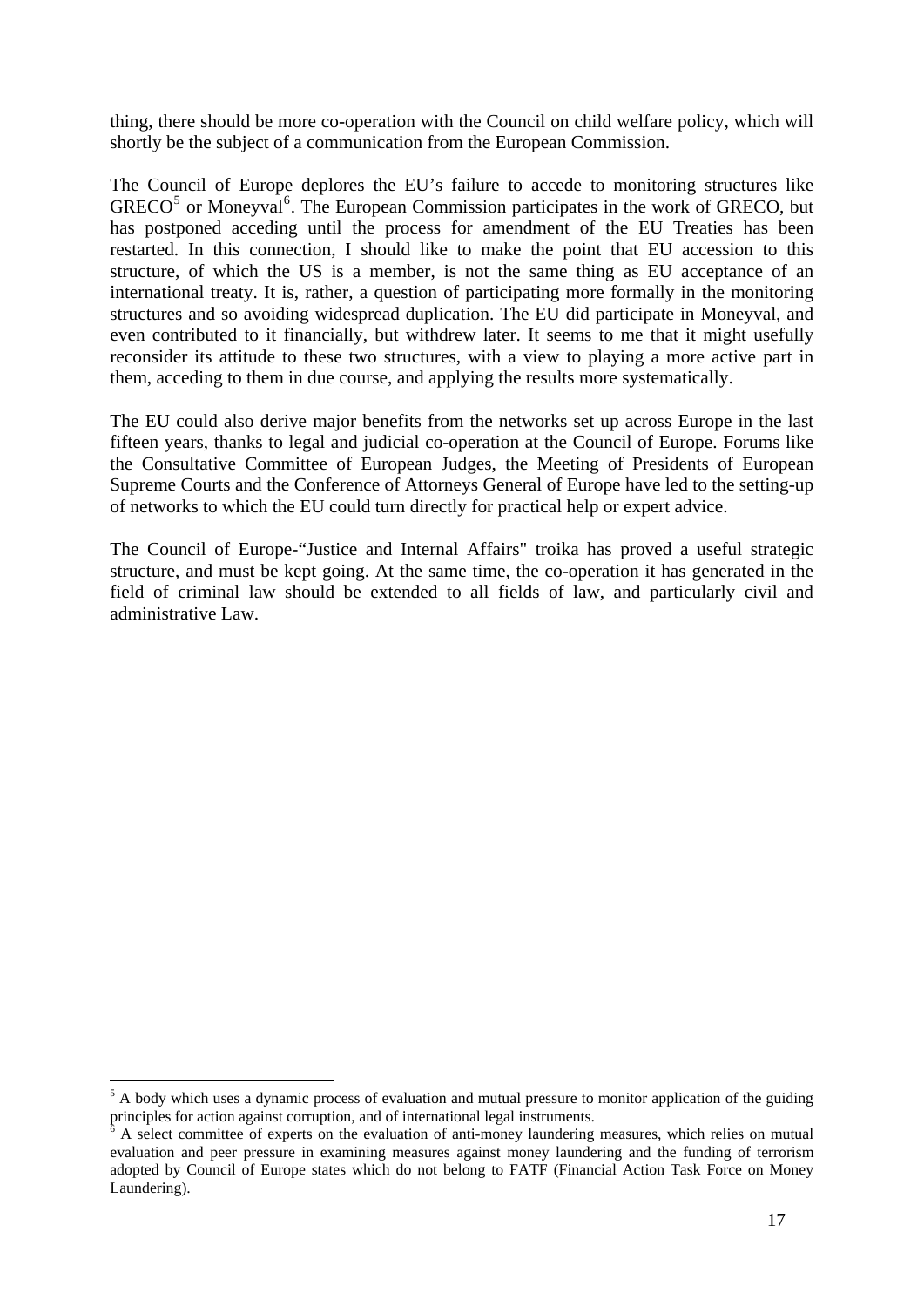# **4. The EU's European Neighbourhood Policy, and Stabilisation and Association Process**

The Council of Europe's work contributes usefully to attainment of the EU's objectives in connection with enlargement, its European Neighbourhood Policy, and its Stabilisation and Association Process. But it must not be seen as a mere contribution to EU policy, or be allowed to lead to instrumentalisation of one by the other. I prefer to speak, firstly, of shared objectives in respect of action to protect human rights, promote democracy and strengthen the rule of law, and secondly, of complementary powers in relation to those objectives.

The Warsaw Action Plan sees the EU's European Neighbourhood Policy, and its Stabilisation and Association Process, as an opportunity for increased co-operation in the countries which participate in them.

In the spirit of complementarity which underlies co-operation between the two organisations, EU reliance on the Council's expertise (through monitoring structures taken systematically as points of reference, recourse to the Commissioner for Human Rights open to all the Council's member states, the joint structure for assessment of standards, the co-ordination of legislative initiatives, etc.) must not be the exception.

On the contrary, the Council's contribution to the European Neighbourhood Policy, and the Stabilisation and Association process, is a natural consequence of its mission: it is the only Europe-wide structure for the defence of human rights, it promotes democracy and the rule of law at pan-European level, and its standard-setting activity serves human rights and makes for increased legal consistency. Depending on circumstances, that activity may produce binding, incentive or indirect effects. Its contribution to EU policies derives from the proposals on increased co-operation contained in earlier chapters, which themselves merely extrapolate, formalise and systematise the best practices already current between the EU and the Council.

This obviously means that the material and geographical scope of co-operation between the two organisations must be clearly defined.

The material scope of co-operation is implicit in the Council of Europe's mission, which was reaffirmed at the Warsaw Summit: it is a pan-European organisation "the essential mission" of which is "to preserve and to promote human rights, democracy and the rule of law". As for geographical scope, I feel that co-operation should focus on the Council countries and Belarus, which will certainly join at some time in the future. Council involvement in intercultural dialogue under the Euro-Mediterranean Policy would exceed its capacities – particularly in view of the major role it has to play in the many inter-cultural dialogues which have become necessary in the area covered by its 46 Member states.

Already, various action plans negotiated and concluded as part of the EU's Stabilisation and Association Process, and its European Neighbourhood Policy, include among their detailed institutional and legal objectives statutory or specific commitments accepted by states on joining the Council of Europe. Some of them even make fulfilment of all the undertakings they have given the Council the primary objective of the action plans they conclude with the EU. Partnership and co-operation between the EU and the Council is accordingly being upgraded, for the purpose of giving democracy, human rights and the rule of law deeper roots in those countries**.** This process should be taken further.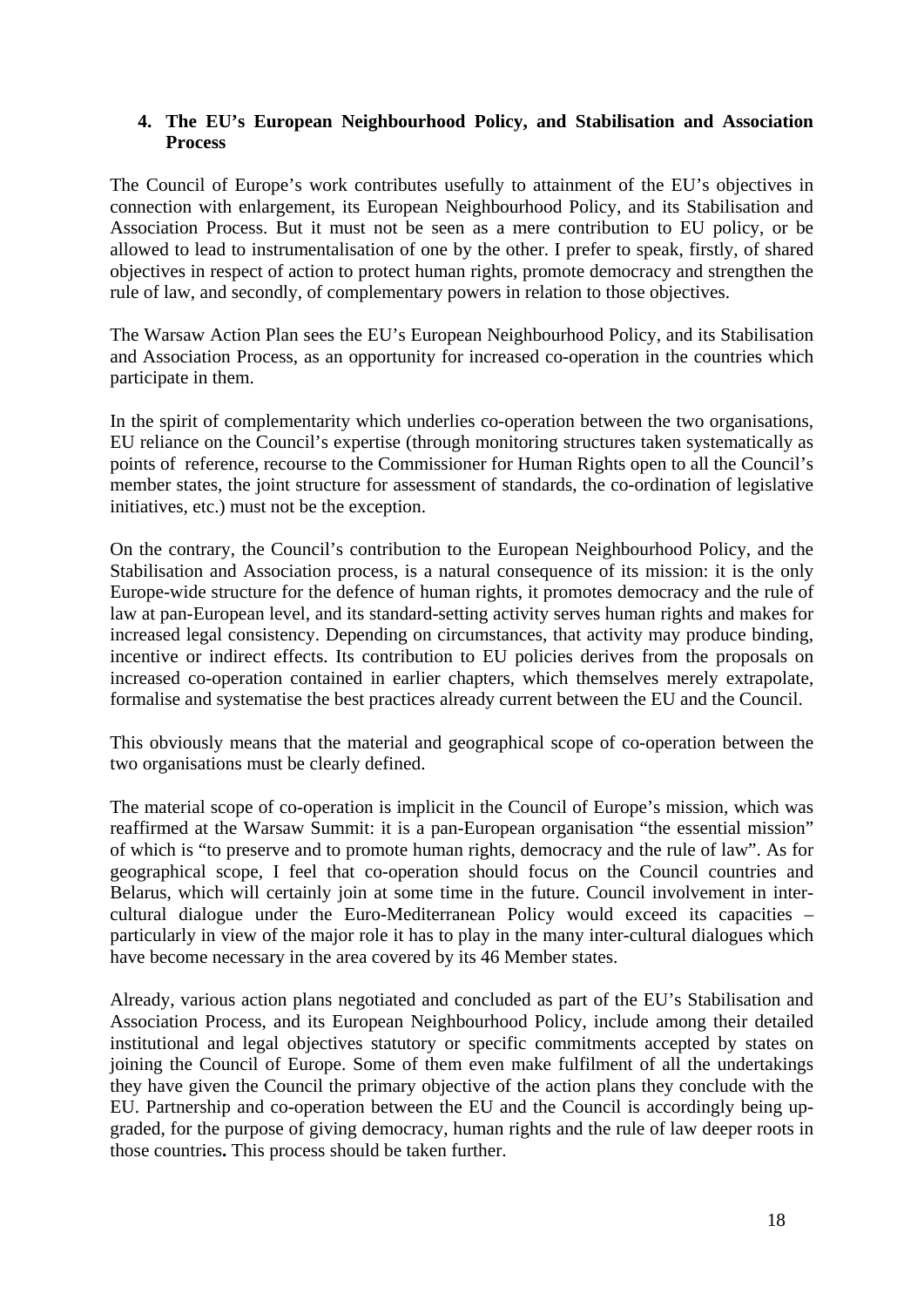# **5. European values on the ground**

Co-operation between the EU and the Council of Europe must not stop there. By launching programmes in fields chosen for their knock-on effects, the two organisations must also give themselves the means of disseminating their values at grass-roots level. I am particularly thinking of joint action in the fields of youth, education and culture, and also inter-cultural dialogue. The last is becoming increasingly important in societal debate in a radically changing Europe. Here, I shall merely make a few remarks and suggestions.

#### **a. Youth**

The Council of Europe has a long tradition of working with young people and, relying on comanagement by civil society (youth organisations and networks) and governments, has perfected a working model which can be used to promote participation by young people in democratic institutions and processes throughout Europe. It is preparing to launch, in June 2006, a new European youth campaign for diversity, human rights and participation under the slogan, "All different – all equal", which has constantly influenced our thinking in the last ten years. The European Commission is taking part in this campaign. I can only appeal earnestly for increased co-operation between the Council and the EU, which already has a long tradition, during this operation.

In the youth field, the Council and the EU are pursuing almost identical policies, admittedly with different resources. There are a few bridges, however. For example, three youth programmes<sup>[7](#page-21-0)</sup> are being conducted under partnership agreements between the Council of Europe and the European Commission.

These agreements expire at the end of 2006, and have not yet been renewed for the period from 2007 to 2013. This is an opportunity to think about new joint initiatives, which would give the idea of a Europe without dividing lines more substance, and exploit some of the Council's strong points: its networks, especially regional networks, which include both EU and non-EU countries, its long experience of training youth organisers and leaders, and its exchange schemes for young people from all its member states.

# **b. Education**

1

There are few fields where national and regional authorities exercise their sovereignty more rigorously than they do in education. However, national or regional confinement is incompatible with the basic aims of all education, i.e. to transmit, disseminate and create knowledge. For knowledge to be transmitted, disseminated and created, teachers and students must also circulate, and their experience and skills must be recognised and developed.

<span id="page-21-0"></span> $<sup>7</sup>$  The partnership programme for the training of youth organisers is aimed at promoting citizenship and an active civil</sup> society in Europe. The youth research [programme seeks to pool k](http://www.coe.int/T/E/Cultural_Co-operation/Youth/2._Priorities/research_partnership.asp#TopOfPage)nowledge on research, youth policies and educational practices, and provides follow-up to the European Commission White Paper on Youth. Th[e programme for Euro-](http://eycb.coe.int/eycbwwwroot/Euro-Med/index.html)[Mediterranean co-operation](http://eycb.coe.int/eycbwwwroot/Euro-Med/index.html) in youth matters aims to strengthen capacities for inter-cultural dialogue and awareness of human rights through activities involving young people in that region.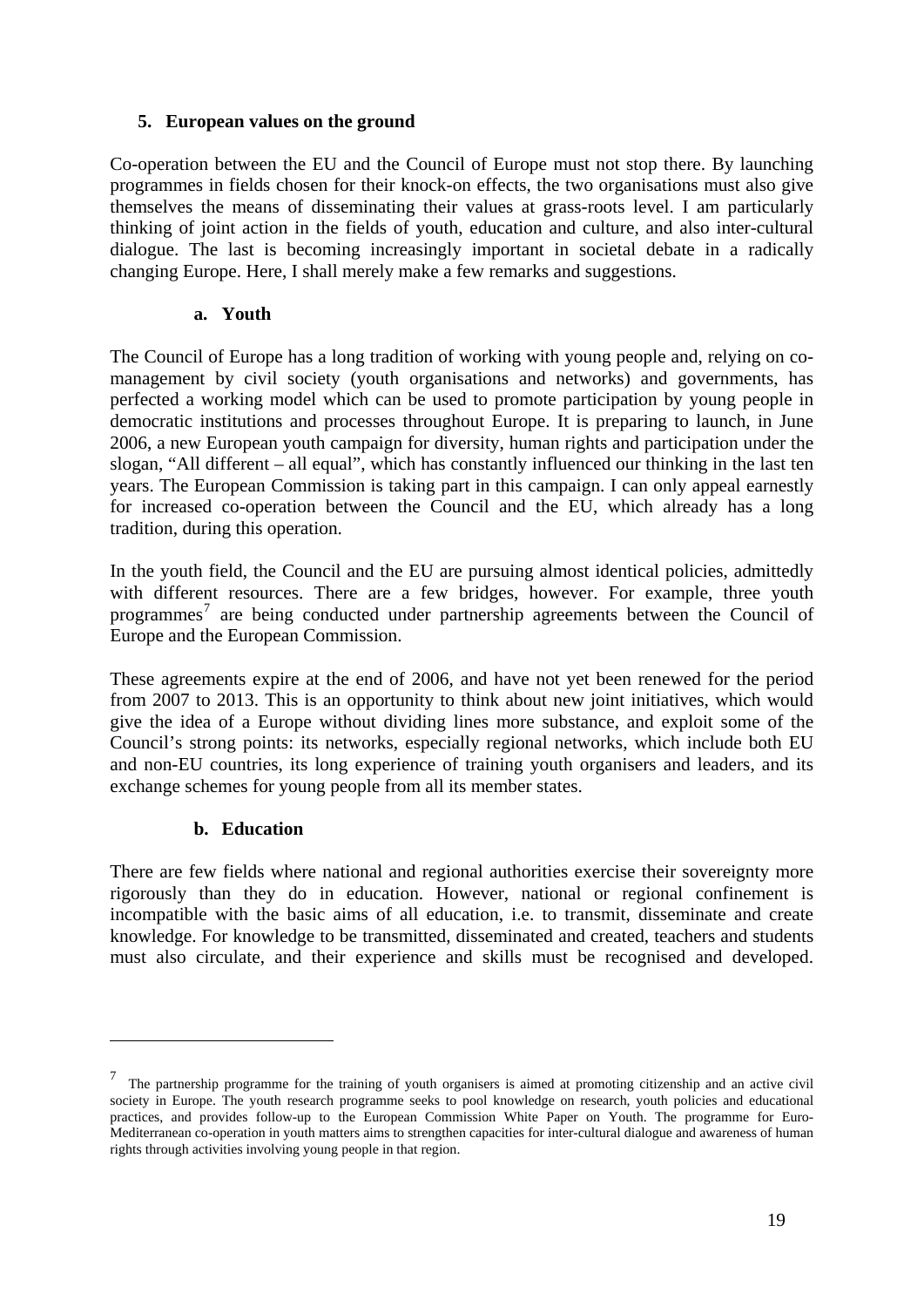Our continent has an age-old tradition of teachers' and students' moving from country to country, school to school, university to university. The division of Europe greatly restricted that tradition, and the highly technocratic educational reforms carried out in Western Europe in the sixties and seventies made things even harder by introducing relatively closed training cycles.

In secondary education, exchanges are proving hard to revive while, at university level, transatlantic migration is assuming brain-drain proportions. Ostensibly, Europe has great ambitions in the fields of knowledge and research, but the facts belie this. Worse, university systems in Central, Eastern and South-Eastern Europe owe their dynamism, not to exchanges with European countries, but essentially to exchanges with the US. In education, a real gulf is opening up between Europe's ambitions and the real situation.

Any action by European institutions – and *a fortiori* any co-operation between the Council of Europe and the EU – in the field of education must allow for this.

For fifteen years, the Council of Europe's Legislative Reform Programme (LRP) has been supporting the reform of laws on higher education and research, as part of the Council's efforts to strengthen democracy in the countries of Central and Eastern Europe. Although under-funded, the LRP has been a success. It has much to offer the EU, particularly in candidate countries and countries covered by its Neighbourhood Policy, and Stabilisation and Association Process. I believe that we must envisage intense co-operation – backed by funds on a par with the issues involved – between the Council and the EU in this area.

This co-operation must involve EU universities, which I would urge to adopt a more aggressive stance on this.

The political desire to proceed in this direction exists in the EU. It is manifest in the Bologna Process, which seeks to create a European Higher Education Area by 2010.

The Council of Europe and the EU are both helping, each in its own way, to establish this area. The Council is notable for its work on recognition of qualifications, and its active role on the steering bodies, e.g. the Bologna Process monitoring group. The EU contributes via the Erasmus and Erasmus Mundus programmes, which together have very large budgets.

Despite the disparity of their budgets, the contributions of the two organisations complement each other. In accordance with their respective powers and strengths, they should try to create new, clearly targeted synergies in this field.

Links could also be established between the Council's secondary school exchange schemes and the EU's Comenius programme, which also covers school education up to the end of the higher secondary cycle.

The two organisations share the aim of promoting understanding and appreciation of Europe's cultural diversity among young people and teachers. They organise inter-cultural exchanges and ease the school-to-work transition by helping young people to acquire the basic qualifications and skills they will need for personal development, future professional activity and active citizenship. In this context, all forms of co-operation which offer the two organisations added value must be envisaged.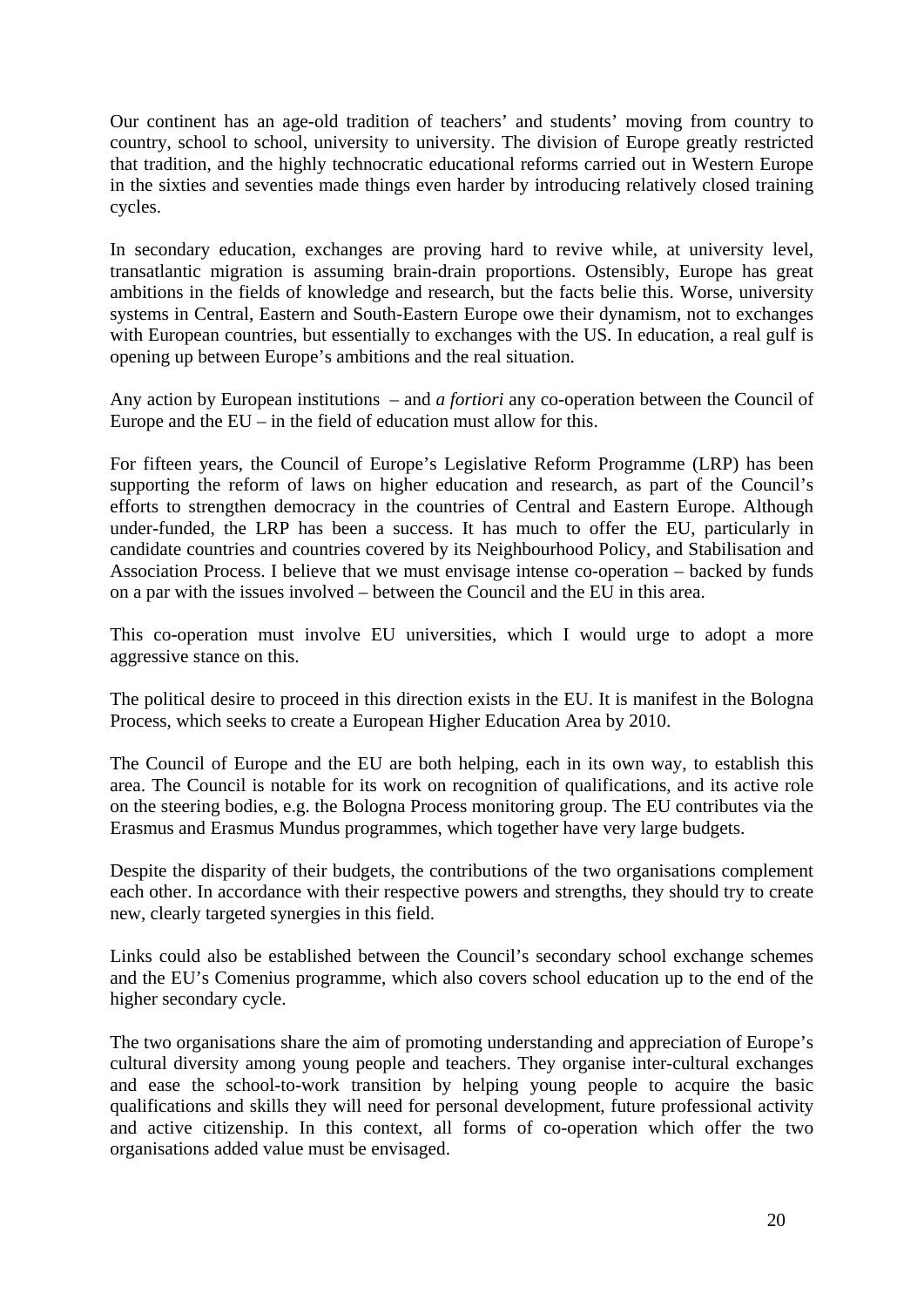Finally, I feel that the EU should support the Council's project for a Centre of Excellence for teachers specialising in human rights, democratic citizenship, inter-cultural dialogue and religious diversity.

# **c. Cultural co-operation**

Co-operation between the Council of Europe and the European Union in the field of culture is of long standing.

The Council's European Cultural Convention, which dates from 1954, is still the regulatory basis of all cultural policies in Europe. Its standard-setting potential is also reflected in agreements on crimes involving cultural assets, cinema co-production and protection of the archaeological heritage. These agreements constitute a kind of joint fund, and have inspired countless EU projects.

The Council's current political priorities include promoting identity and respect for diversity, supporting creativity and encouraging participation.

The EU's Culture 2000 programme has similar goals. The EU, and its member states, are cooperation with non-EU countries and international organisations active in the field of culture – and "in particular with the Council of Europe".

In the field of culture, this co-operation covers awareness-raising campaigns (European Year of Languages, European Heritage Days), and also the funding of projects relating, for example, to the heritage trades and the setting-up of co-operation networks centred on the world heritage or policies for the development of archaeological [sites.](http://www.coe.int/T/E/Cultural_Co-operation/Heritage/Archaeology/) It might be extended to the European Cultural Routes project.

Outside the EU countries, it covers joint cultural programmes in connection with EU enlargement, the Neighbourhood Policy, and the Stabilisation and Association Process.

In the cinema and audiovisual field, co-operation between the Council and the EU takes several forms.

The Commission is a member of the European Audiovisual [Observatory,](http://www.obs.coe.int/) which has the task of providing professionals with comprehensive, up-to-date information on the audiovisual industry and markets. However, it does not at present participate in the Council's audiovisual co-production support fund, better known as "Eurimages", which is undeniably one of its most successful ventures. In fact, it is the only instrument providing aid for cinema and audiovisual production at European level. The EU and its Media Plan intervene before and after, but not during, production. Co-operation between the Council and the EU in this area thus takes care to avoid duplication. I nonetheless think it would be useful to explore the desirability of the EU's joining Eurimages at some time in the future, since this might lead to definition of a joint strategy, make the help provided for audiovisual production more effective and cohesive, and generate financial synergies which would inevitably benefit all the players in this sector.

# **d. Inter-cultural dialogue**

Inter-cultural dialogue is an objective shared by the Council and the EU.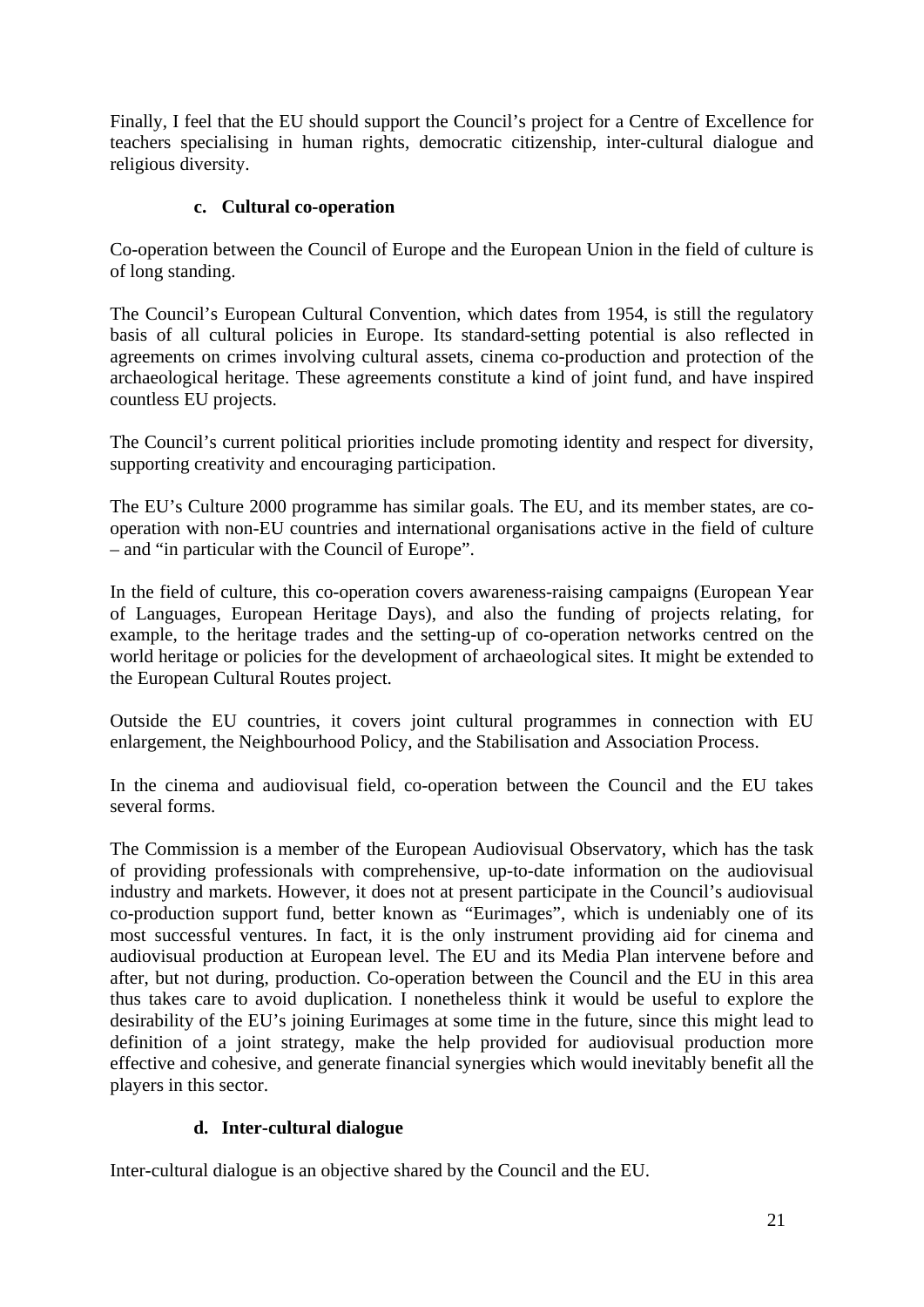In October 2005, the Conference of Ministers of Culture held in Faro (Portugal) launched the Council's strategy for the development of inter-cultural dialogue. The European Commission also intends to proclaim 2008 "Year of Inter-Cultural Dialogue".

For the last century, European societies have been affected by the problem of minorities, and by exoduses and migrations of all kinds. They have absorbed new communities from all parts of the world, becoming pluri-cultural in the process. The purpose of inter-cultural dialogue is to make all the members of our societies share the fundamental values which give Europe its identity and unity. These values – human rights, democracy, the rule of law, gender equality, diversity, tolerance and rejection of discrimination based on ethnic origin or religion – are not negotiable. It is both useful and necessary to state this clearly.

Promoting and disseminating these "*minima moralia*" is a huge and complex task. The nature of inter-cultural debate is determined by the geographical location of the countries concerned, and by the communities which live in, or come to them. Inter-cultural dialogue cannot be reduced to discussion centred on a single religion. That would simply play into the hands of those who speak of a clash of civilisations – a concept so simplistic, so fraught with unresolved contradictions and so productive of tensions that it needs to be utterly rejected.

In Europe there are as many types of inter-cultural dialogue and discussion as there are points of contact – and sometimes friction – between individuals and groups with different cultures. The aim of synergy between the Council and the EU is not to exacerbate the differences and so turn them into conflicts, but to advocate equality *in* difference, and use shared basic values to build unity. The aim, above all, is to make it possible for communities – often pushed into confrontation in the past by a perverted understanding of history, culture and identity, with results ranging from minor clashes to genocide on an unspeakable scale – to live peacefully together.

These basic values can be differently invoked at national, regional or local level, and intercultural dialogue modulated accordingly. But they cannot be relativised without jeopardising the efforts made in the last sixty years to turn Europe – until recently a highly violent continent – into an area which, though still imperfect, is gradually coming under the sway of shared values, promising peace and stability.

This means that inter-cultural dialogue must be seen, first of all, as intra-European dialogue – a debate between the various components of our European societies. We have no need to go overseas and consult ideological authorities who certainly merit our respect, but are in many respects alien to the European inter-cultural dialogue we are talking of here. Inter-cultural dialogue in Europe must not be confused with Euro-Atlantic or Euro-Mediterranean dialogue. Of course, they are necessary too – and the EU's Joint External and Security Policy gives it the means to conduct them.

The important thing for the Council of Europe is, first of all, to focus, with the EU, and via its governmental, parliamentary, local and civil society relays, on a pan-European inter-cultural dialogue which leads to sharing of our fundamental values by all members of European societies, regardless of their origin, and cultural, ethnic and religious affiliations. Europe must be able to absorb its differences through its own efforts, relying on the authority of its values and arguments, and, above all, the conviction reflected in its actions.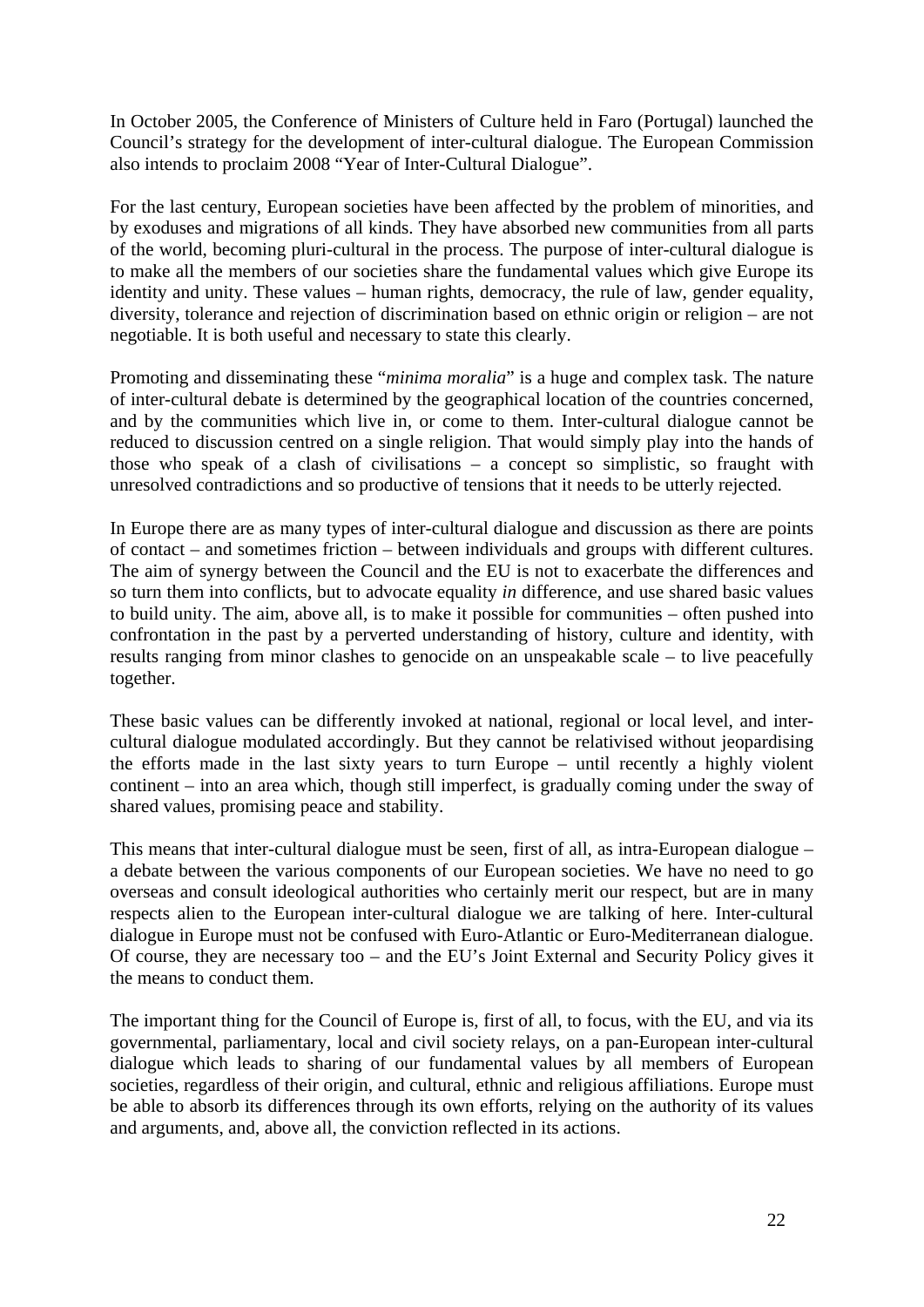# **6. Joint programmes**

In the last ten years or so, the Council of Europe and the EU have implemented numerous programmes in support of democratic reforms, planned in consultation with the beneficiary states, co-funded by the two institutions and carried out by the Council of Europe. These joint programmes are intended for countries covered today by the EU's Neighbourhood Policy and Stabilisation and Association Process, and for other countries, such as Turkey and Russia.

Great importance must continue to attach to the two organisations' joint programmes in the Council of Europe's areas of excellence: democratic institutions (including those at local and regional level), human rights promotion, and independence of the judiciary.

In 2005, EU/Council of Europe joint programmes cost a total of over 47 million euros.

The most significant include: modernisation of the judicial system and criminal law reform in Turkey, establishment of an independent, reliable and operational judicial system in the Western Balkans, and the setting-up of police forces capable of combating crime in the countries of South-Eastern Europe.

The EU's financial contribution to these programmes exceeded 90% of total cost – which reflects its very great interest in the Council's implementing potential.

The joint programmes agreed concluded with EIDHR<sup>[8](#page-25-0)</sup>, TACIS and CARDS<sup>[9](#page-25-1)</sup> covered, among other things:

- the setting-up of machinery to protect human rights, and promotion of a human rights culture;
- the development of new local and regional democratic institutions;
- access to social rights;
- support for the construction of social sectors;
- media law reform and action to promote a free press;
- promotion of citizenship in schools;
- programmes for Roma in South-Eastern Europe;
- political training for leaders;
- action to strengthen university education;
- rehabilitation of the architectural and archaeological heritage of the Balkans.

Joint programmes are the practical expression of a Europe without dividing lines – which is why it is necessary, not only to run more of them for countries which genuinely need them, but also to get involved in them at the planning stage. The Council of Europe is not just another competitor in this area – the EU must regard it as an essential partner.

If European Commission, Council of Europe and national policy-makers met in advance to discuss priorities for co-operation under joint programmes, this would help to make those programmes more effective, and also more relevant to specific objectives. The 2001 declaration on partnership and co-operation has yet to produce its full effects. Mutual consultation structures should be strengthened, and steering committee meetings on joint

1

<span id="page-25-0"></span><sup>8</sup> European Initiative for Democracy and Human Rights

<span id="page-25-1"></span><sup>&</sup>lt;sup>9</sup> Community Assistance for Reconstruction, Democratisation and Stabilisation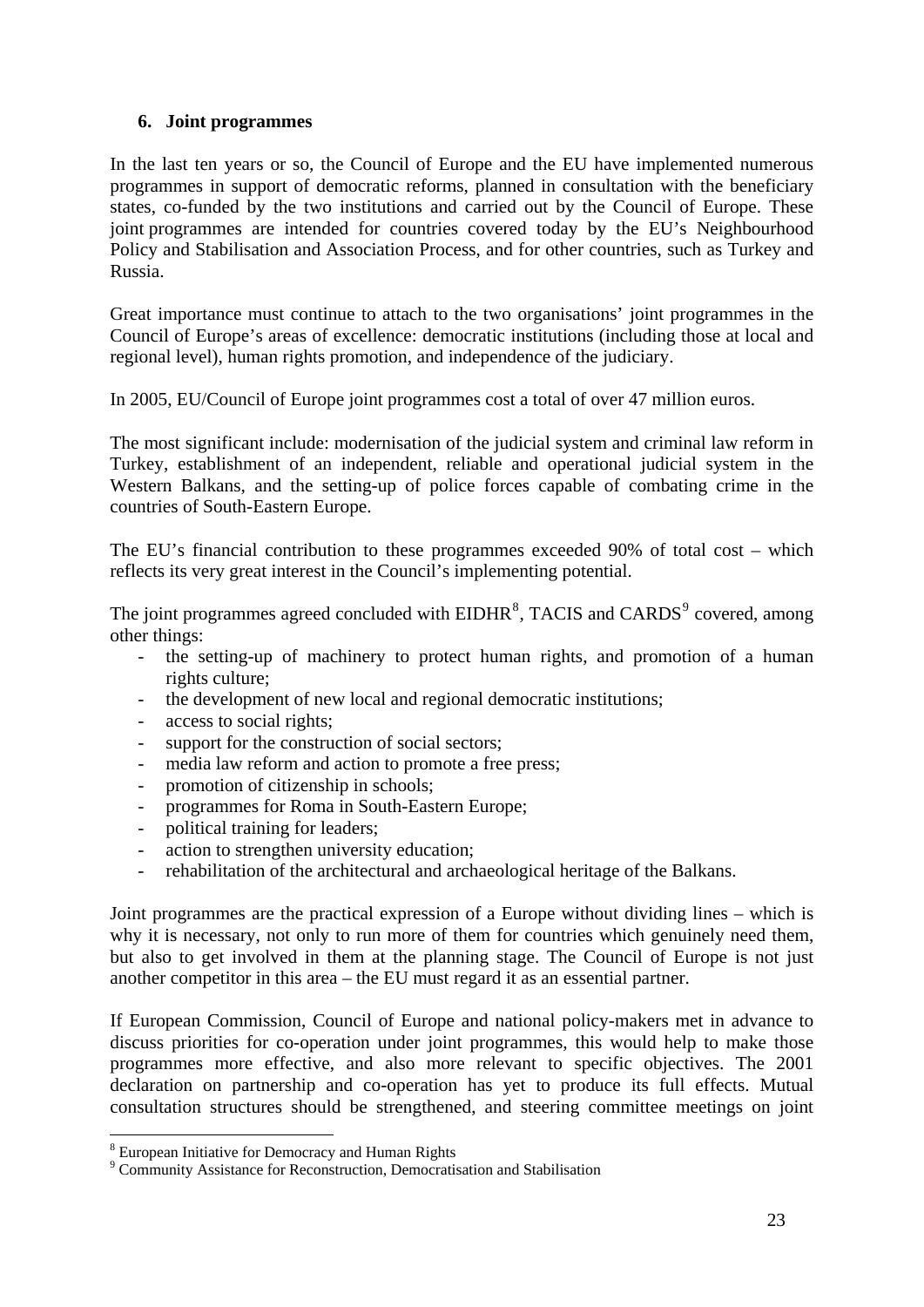programmes should be the preferred forum for the definition of strategic choices for cooperation.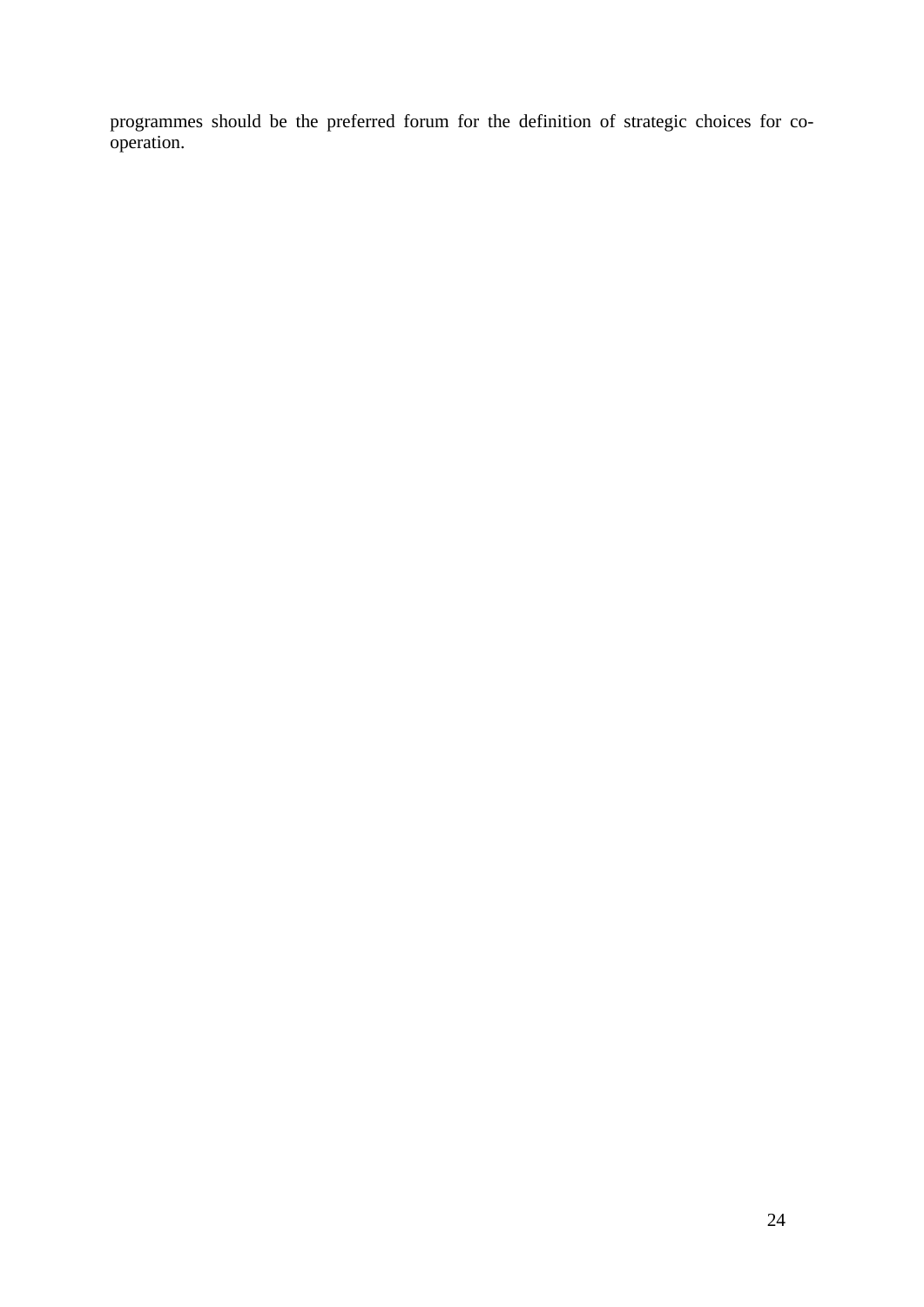# **7. Inter-institutional consultation and co-operation**

# **a. Top-level meetings**

In theory, the "quadripartite meeting" is a half-yearly summit meeting, attended by the Secretary General of the Council of Europe and the Chair of its Committee of Ministers, and by the Presidents of the EU Council and the European Commission. Over the years, the formula has lost some of its substance. It is true that the last "quadripartite meeting", on 15 March 2006, saw a welcome intensification of discussions between the two organisations – but this does not alter the fact that these meetings need to be up-graded, and more effective inter-institutional relations developed in general.

We need to think about changing the timing of these meetings, preparing them differently and focusing on just a few genuinely important issues, leaving time to discuss them thoroughly.

Sticking to the concept of complementarity, which is central to this report, I am accordingly making several suggestions:

- From now on, the quadripartite meeting will be an annual meeting, at which the more salient aspects of co-operation between the two organisations will be discussed indepth.
- At the same time, it should be agreed that ad hoc meetings will be held, as necessary, by the various Council of Europe bodies and agencies (Secretary General, Committee of Ministers, Parliamentary Assembly, Congress, Commissioner for Human Rights) and the Commissioner(s) and Council representatives directly concerned by the matter at issue.
- Inviting the Secretary General of the Council of Europe to the "General Affairs and External Relations" Council on an ad hoc basis, and inviting the Commissioner for Human Rights to the "Justice and Internal Affairs" Council, would also be useful.
- Relations between the Secretary General and the Policy and Security Committee (PSC) should also be regulated by the requirements of the moment.

Ultimately, these proposals would make for more frequent – and above all more natural and more intense – contacts. After all, substantial questions concerning Europe's democratic security are the issue. Contacts would also be more effective, since they would focus on solving immediate problems.

The enquiry into the illegal transport and detention of prisoners in Europe was one recent example of effective co-operation between the Council of Europe and the European Commission. The Council conducted the enquiry, and the European Commission – through Commissioner Franco Frattini – passed on all the information it had on the matter. This perfectly exemplified a new approach to relations between senior officials on both sides, and should lead to the striking of a new and better balance between the Council and the EU.

To make that fully possible, it would be useful for the Council of Europe – particularly the Committee of Ministers and the Parliamentary Assembly – to review the criteria applied in selecting candidates for the post of Secretary General. The Council of Europe speaks, first of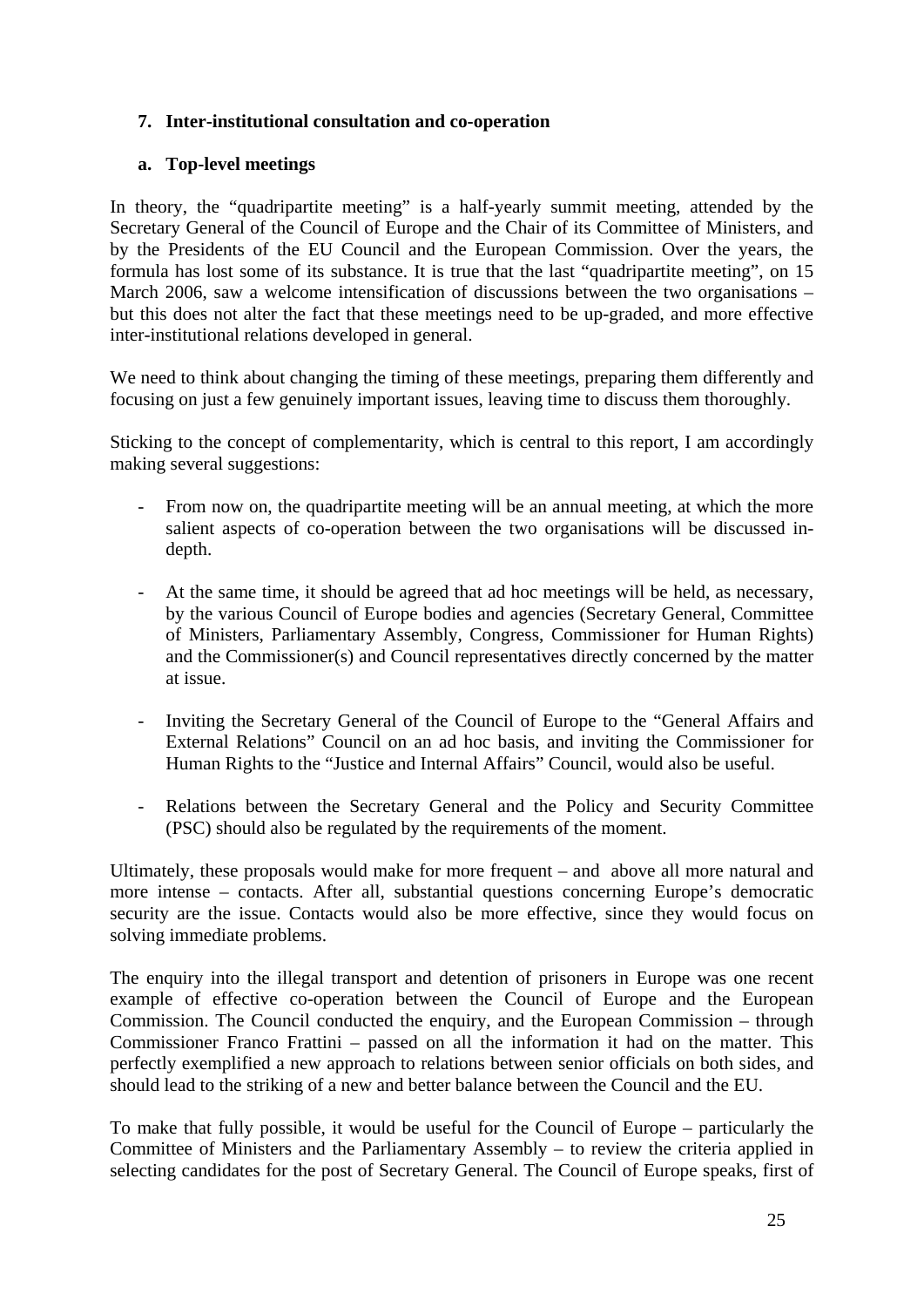all, through its Secretary General. He/she is the first point of contact for governments and the leaders of the EU institutions. He/she is primarily dealing with heads of state, heads of government and foreign ministers. Regardless of the high standards set by distinguished people who have held the post at various times in the past, I am firmly convinced that the Council of Europe should move towards selecting leading political figures, whose previous work for democratic security has already given them a high and positive profile among their peers and the people of Europe. Ideally, and following the EU's example, it should envisage electing someone who has already served as a head of state or government. This approach would certainly make it easier to move ahead more rapidly on the pan-European issues for which the Council is responsible.

# **b. Inter-parliamentary co-operation**

Contacts between the Parliamentary Assembly of the Council of Europe (PACE) and the European Parliament (EP) are not easy. Two joint sessions have been held since 1995, but these cannot be termed a success. People in the EP Parliament know little about the Council's resources, and this leads to duplication of effort. To take one example, although the EU as such refers to the monitoring procedure of the Committee for the Prevention of Torture, the EP once set up an ad hoc committee on torture-related issues.

Of course, there is a glaring discrepancy between the resources of the PACE and the EP, and there is also a considerable difference between their political cultures.

The EP is a legislative body, and its agenda is strictly dictated by the Directives it has to adopt, and by the agenda of the Council of Ministers, whose tight timetable is a severe constraint. It is largely structured on political groups. The PACE, whose members are drawn from national parliaments and have a double mandate, is a "para-legislative" body. The major European political families are less strongly organised than the national delegations. Its agenda is less restrictive. This gives it the advantage of being extremely free, and sometimes imaginative. It can boast of having launched a large number of conventions.

Co-operation between the PACE and the EP must constitute a real plus for Europe's democratic security and avoid duplication of effort. Among other things, it should make it possible to identify the best forum for solution of some of the social and legal problems which arise in an enlarged Europe.

The two assemblies can also act as a lever in aligning or harmonising legislation in Greater Europe.

The PACE currently provides added value in four ways:

- 1. by making people aware of the need to establish a law-governed Europe, in a pan-European legal area where an absence of regulations can sometimes result in "non-law" zones of varying size;
- 2. by providing a political impetus and formulating standards on problems which need to be solved in a broader geographical area than that of the EU;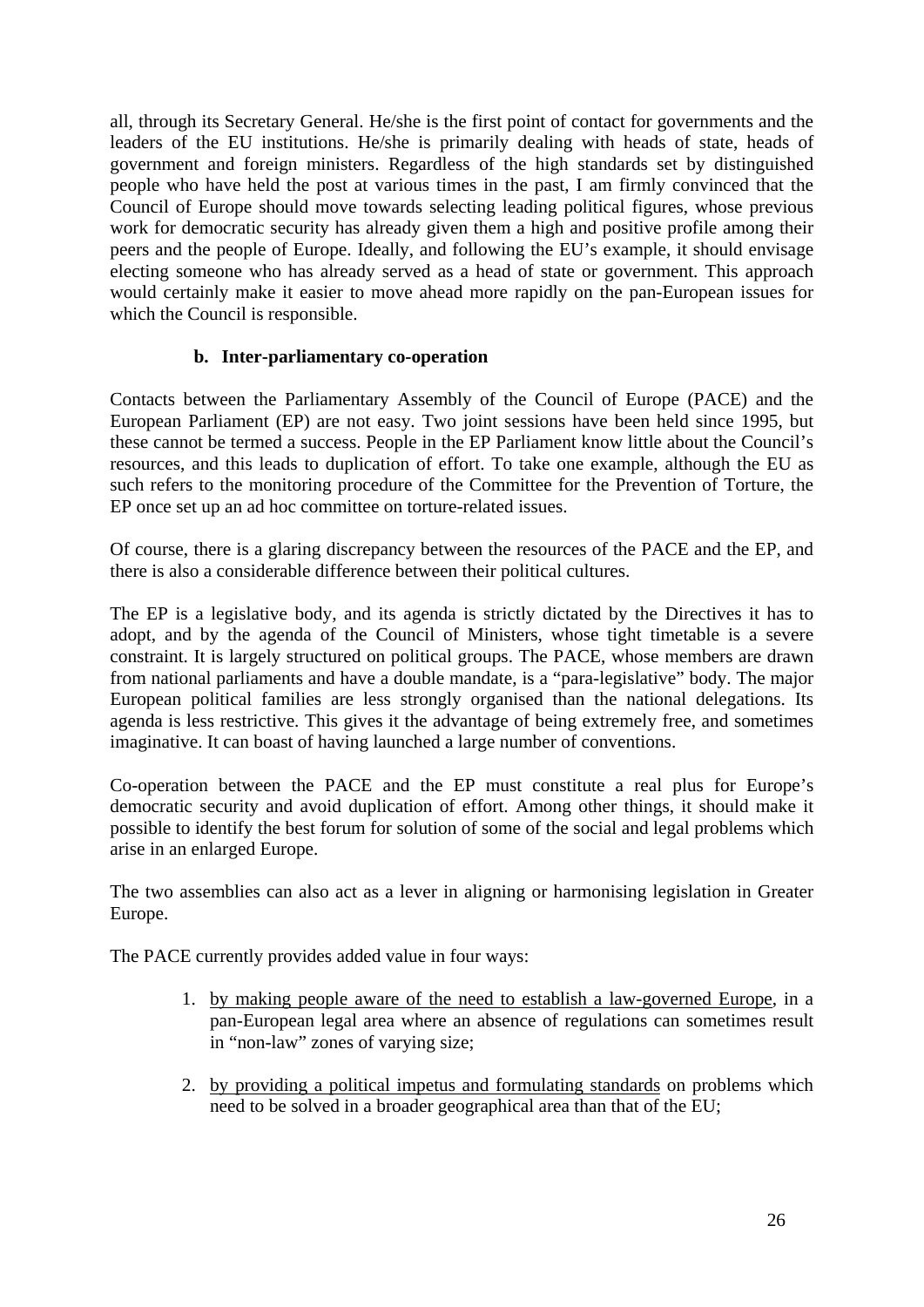- 3. by verifying compliance with commitments and obligations accepted by member states on joining the Council of Europe, which partly coincide with the conditions for joining the EU and participating in other EU policies;
- 4. by investigating acts which may have seriously violated the principles enshrined in Council of Europe conventions.

As I see it, the most useful points of contact between the two assemblies would be:

- 1. meetings between the Conferences of Presidents of the political groups on both sides
- 2. meetings between the committee chairs on both sides.

Meetings between the Conferences of Presidents of the two assemblies' political groups would probably make for a stronger political group approach within the PACE. They would also facilitate exchanges of a more political kind between MEPs and national MPs. Coordination would obviously be useful for MEPs. On the PACE side, national MPs from non-EU countries would be more deeply involved in a general process of Europeanisation of the political families and parties.

Committee chairs from the two assemblies already hold meetings, but the way in which those meetings function needs to be reviewed. Their frequency should be agreed with the EP committees. Provision should also be made for ad hoc meetings on urgent European issues. These meetings should focus on a limited number of strategic topics, clearly defined by the two institutions and co-ordinated between them.

# **c. The role of member states in inter-institutional co-operation**

Co-operation between the Council of Europe and the EU cannot be strengthened without the commitment of the member states. The Foreign Ministers, and particularly those of the 25, must involve themselves more in the Council's work. Although they have heavy agendas, and sometimes too many multilateral commitments, I think it essential that they should attend the Council's ministerial meetings.

Their ministries should also ensure, with other specialised ministries, that their countries' policies in the legislative, educational, social and cultural fields are better co-ordinated within the two organisations, having due regard to the ways in which they differ from, and complement, each other. The Council of Europe's conferences of specialised ministers would also provide a good opportunity to extend the scope of the collective reflection process by involving, in addition to the European Commission, representatives of the relevant PACE and EP committees.

All the subjects dealt with at the Council of Europe have basic connections with human rights, democracy and the rule of law, and are thus fields of action with pronounced political connotations, which need consistent monitoring.

Finally – and this point scarcely needs making – consistency also requires that our states, if they really want to exploit the things the Council of Europe does under the strengthened partnership with the EU which is the subject of this entire report, initiate a process of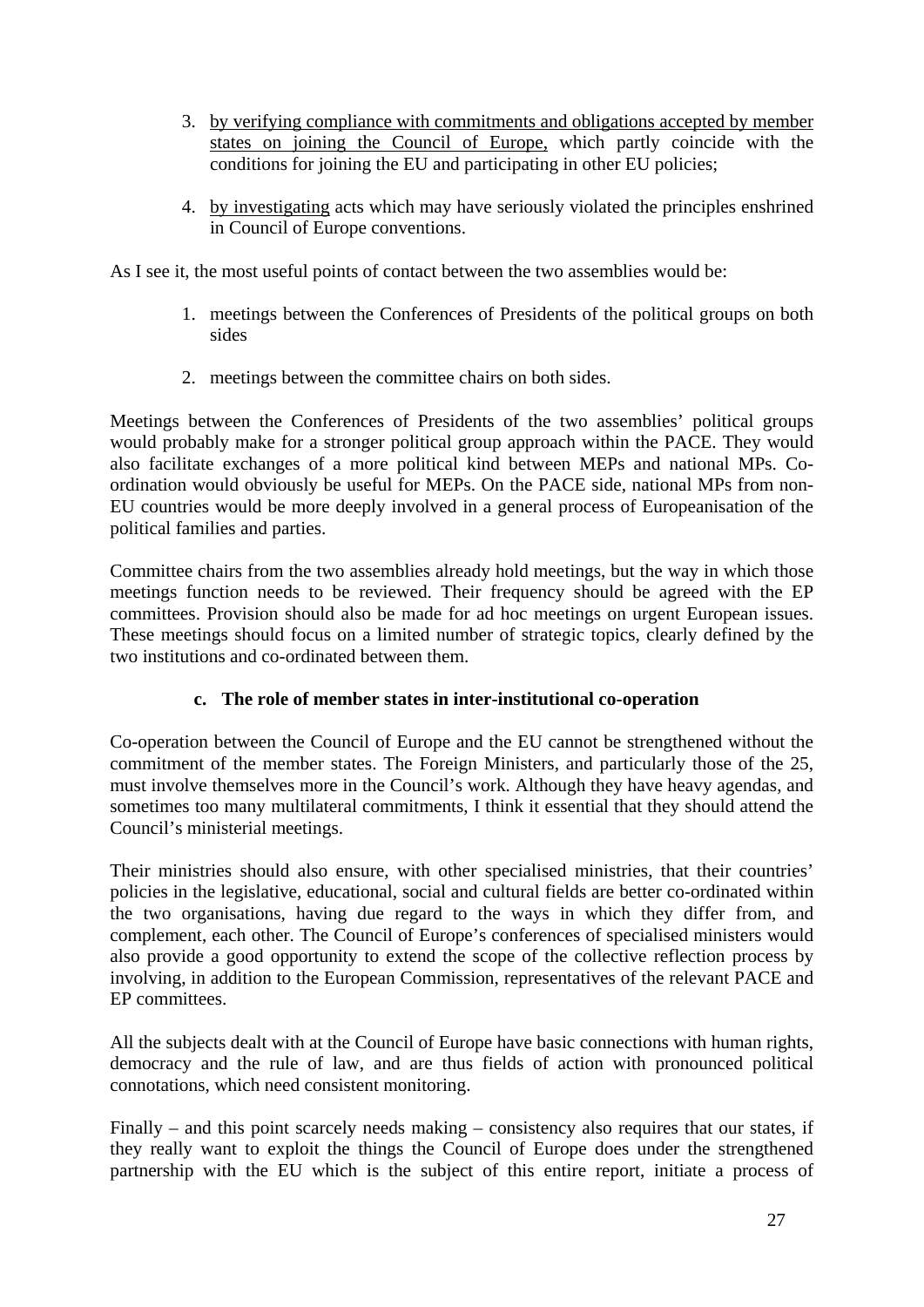medium-term budget planning, to ensure that the organisation of the 46 always has the resources it needs to do the things we ask of it. This is a question of responsibility and good governance.

# **d. Towards appropriate reciprocal representation**

Balanced reciprocal representation is not a feature of relations between the EU and the Council of Europe.

The EU has a non-resident representative at meetings of the Ministers' Deputies. EU experts are free to attend meetings of all the Council's working parties, and the European Commission speaks for the 25 EU countries whenever questions for which the Community is responsible are tackled. The EU is given systematic notice of Council projects.

The Council of Europe, for its part, has a liaison office in Brussels – but its representative does not enjoy the same level of official recognition or the same systematic access to information as the EU representative in Strasbourg. It is true that the Council's experts are consulted, but not within the EU's working groups. Consultation takes place beforehand, and is not systematic. This situation is unsatisfactory and needs, at the very least, some adjusting.

It is not possible, under the EC and EU Treaties, for Council of Europe representatives to participate in the meetings and deliberations of the Committee of Permanent Representatives and the EU's working groups.

However, it is not acceptable that senior officials and experts from the Council should be consulted on a merely ad hoc basis, and on the same footing as non-governmental organisations. This is why I am proposing – as I have already said elsewhere in this report – systematic co-operation in all areas (human rights, democracy, rule of law) where the responsibilities of the two organisations coincide or complement one another. This cooperation would be organised beforehand, when legislative initiatives were being taken and co-ordinated, or joint programmes planned, and after the event, when standards were being applied or work done on the ground.

The European Commission's decision to open an office at the Council in the near future is positive. Also positive is the fact that the Community representative is becoming resident. Less encouraging is the EU Council's decision not to participate in this operation. It would help to strengthen the ties between the two organisations if the EU established an office with resources commensurate with the strategic importance of co-operation with the Council.

To restore the balance in Brussels, the work done by the Head of the Council's Liaison Office should be recognised by giving him official diplomatic status and maximum access to information.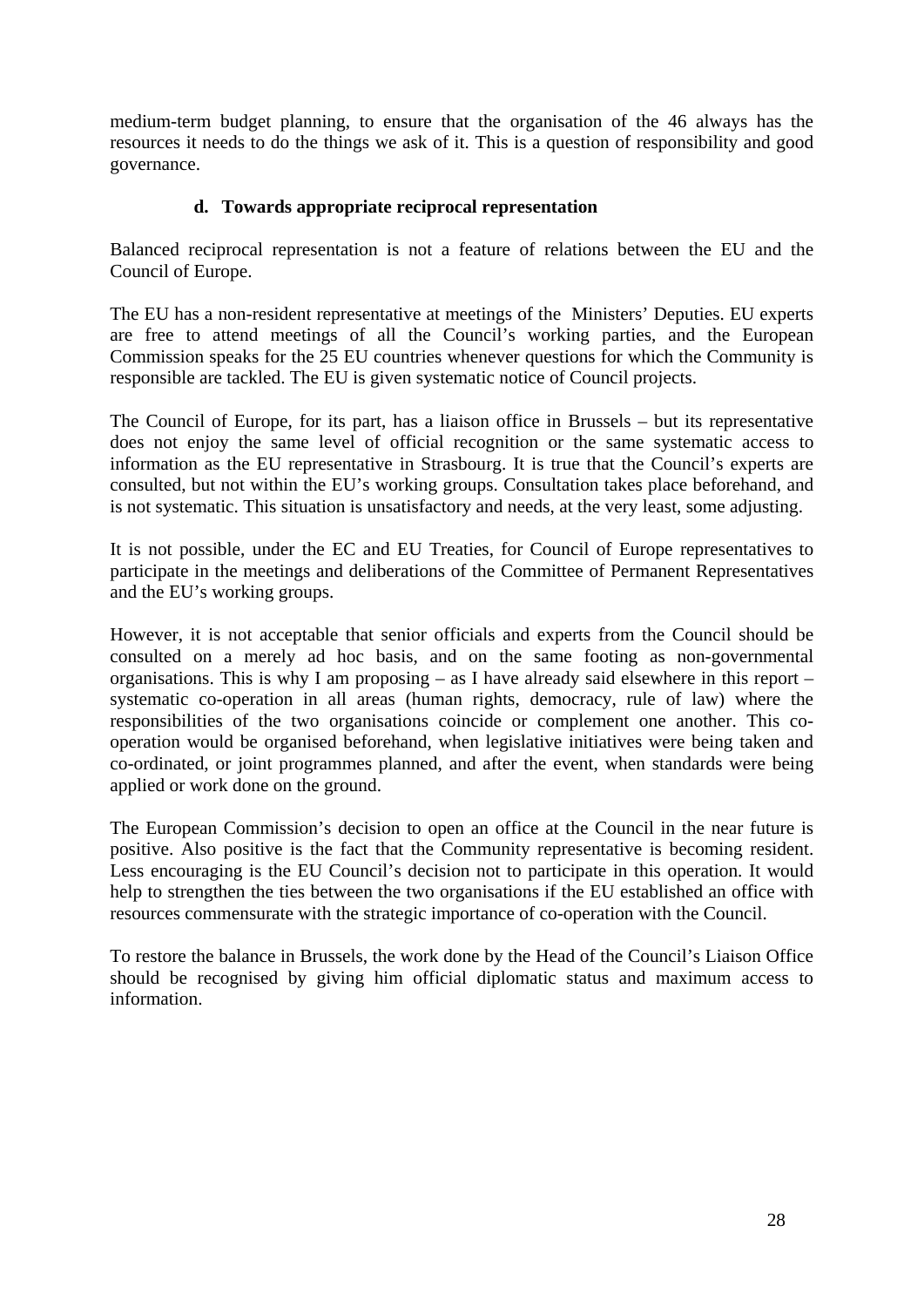#### **8. EU accession to the Council of Europe**

It follows logically from the complementary relationship between the Council of Europe and the EU, which I have described at some length, and from the increased co-operation between the two bodies, which is necessary for the democratic security of people in our continent, that a further step in the relationship should be envisaged, once the EU has acquired legal personality – EU membership of the Council by 2010.

Why membership?

If the EU accedes to the ECHR, if it participates, as such, in the debate on democracy in Europe, if it joins in establishing a pan-European legal and judicial area with appropriate sharing of standards, if it plays a synergetic part in the Council's projects in the fields of education, youth and culture, if it commits itself to inter-cultural dialogue in Europe, if its approach to inter-institutional co-operation deepens and diversifies towards building a Europe without dividing lines, if it continues to evolve in this direction – then there is nothing to stop it acceding to the Council. This will allow it to speak directly for itself in all the Council bodies, on all issues which affect its interests and which fall within its area of competence – all within the context of a pan-European dynamic which it will help to push ahead in the general interest of the continent.

Why membership by 2010?

The next European elections will be held in 2009. By then, the debate on changes in the EU Treaties will have moved ahead. Accession to the Council of Europe will also have to be the focus of in-depth debate on the meaning and utility of democratic security in Europe. That debate will, I hope, allow EU representatives in the Parliament, the Commission and the Council to secure a genuine mandate from Europeans to take the EU into the Council of Europe. Its acceding will have just one purpose: to help the European organisations to develop in the interest of Europeans, and so facilitate progress towards a Europe without dividing lines, in which the liberties, dignity and security of its citizens are fully guaranteed.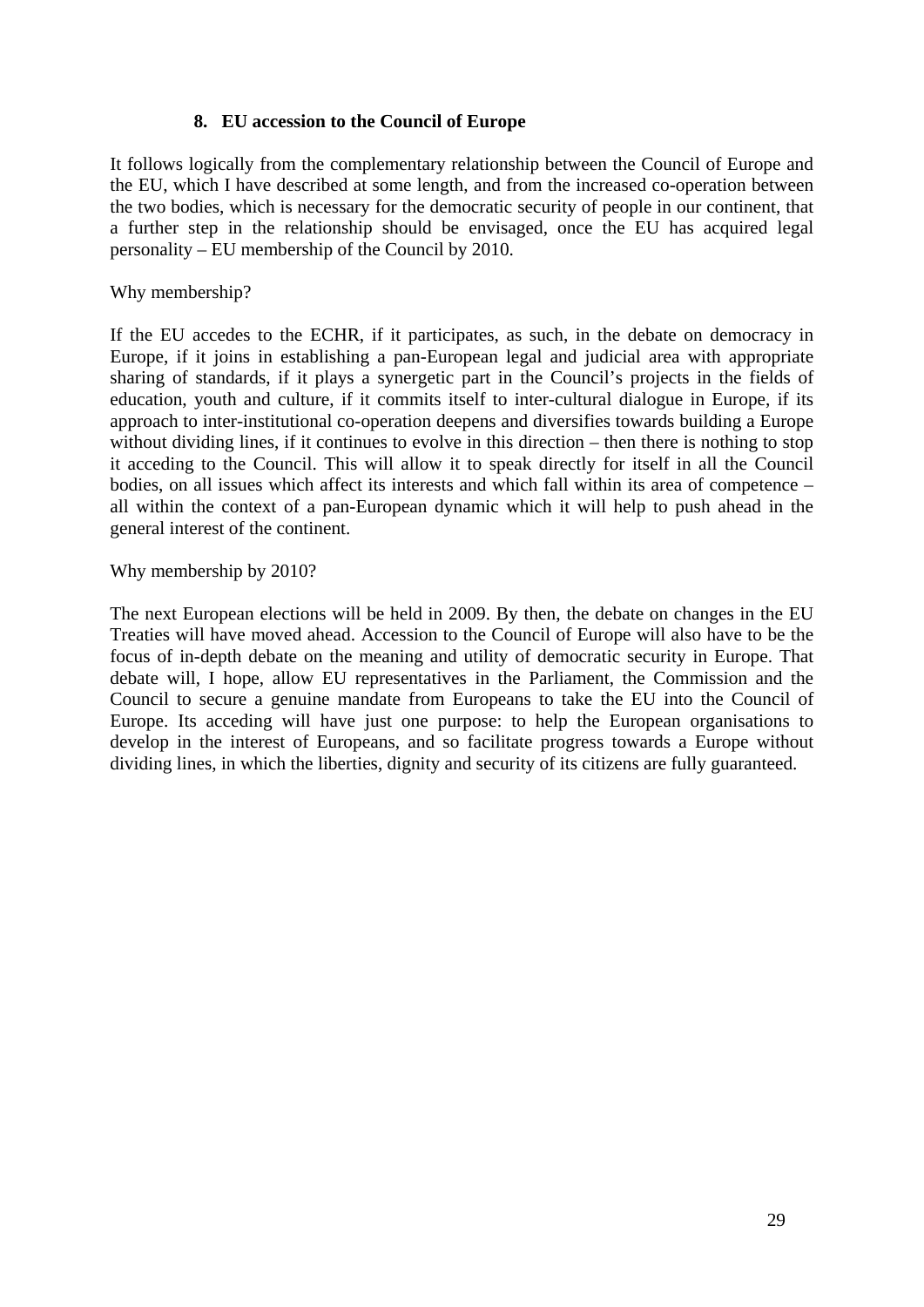#### **Final recommendations:**

The partnership between our two different but complementary organisations will be strengthened by adopting the following measures, which I think necessary, because of their significant lever effect:

- 1. The governments of the EU's member states should immediately open the door to EU accession to the European Convention on Human Rights (ECHR) and, under Article 48 of the Treaty on European Union, submit a protocol to their parliaments for that purpose.
- 2. The EU bodies should recognise the Council of Europe as the Europe-wide reference source for human rights. The decisions and conclusions of its monitoring structures should be systematically cited as a reference. The EU should consult the Council of Europe's Commissioner for Human Rights and legal experts whenever new draft directives or political and/or legal measures with a bearing on these questions are being prepared.
- 3. The Commissioner for Human Rights should become the institution to which the EU, like all the Council of Europe's member states, could refer all human rights problems which were not covered by the existing monitoring and supervisory machinery. It is understood that the Commissioner's Office must be given the resources which he needs to carry out that task.
- 4. The future European Fundamental Rights Agency (AEDF) should deal with respect for fundamental rights solely in connection with the implementation of Community law. It should not interfere with the unity, validity or effectiveness of the instruments used by the Council of Europe to monitor the application of human rights. The ECHR and the Council of Europe's monitoring machinery should be named in its Statute as the basic reference source, and the Commissioner for Human Rights as an essential partner. The Council of Europe should be represented on the Agency's managing bodies. The Commissioner for Human Rights should be associated with those bodies, in a non-voting capacity.
- 5. The European Union and the Council of Europe should together devise machinery to promote and strengthen democracy. They should make full use of the Venice Commission's expertise. They should make the new Forum on the Future of Democracy a central body for reflection and the making of proposals on citizen participation. They should make gender equality a central part of both projects. They should use the Congress of Local and Regional Authorities to strengthen local and regional democracy, for the purpose of associating Europe's 800 million people closely with the work of our organisations.
- 6. The European Union and the Council of Europe should place a pan-European legal and judicial area at the service of a Europe without dividing lines. In this minimum-standards area, covering 46 States, they should co-ordinate their legislative initiatives, establish a joint platform for assessment of standards, seek complementarity of texts and, when appropriate, adopt each other's standards. They should intensify their co-operative activities through the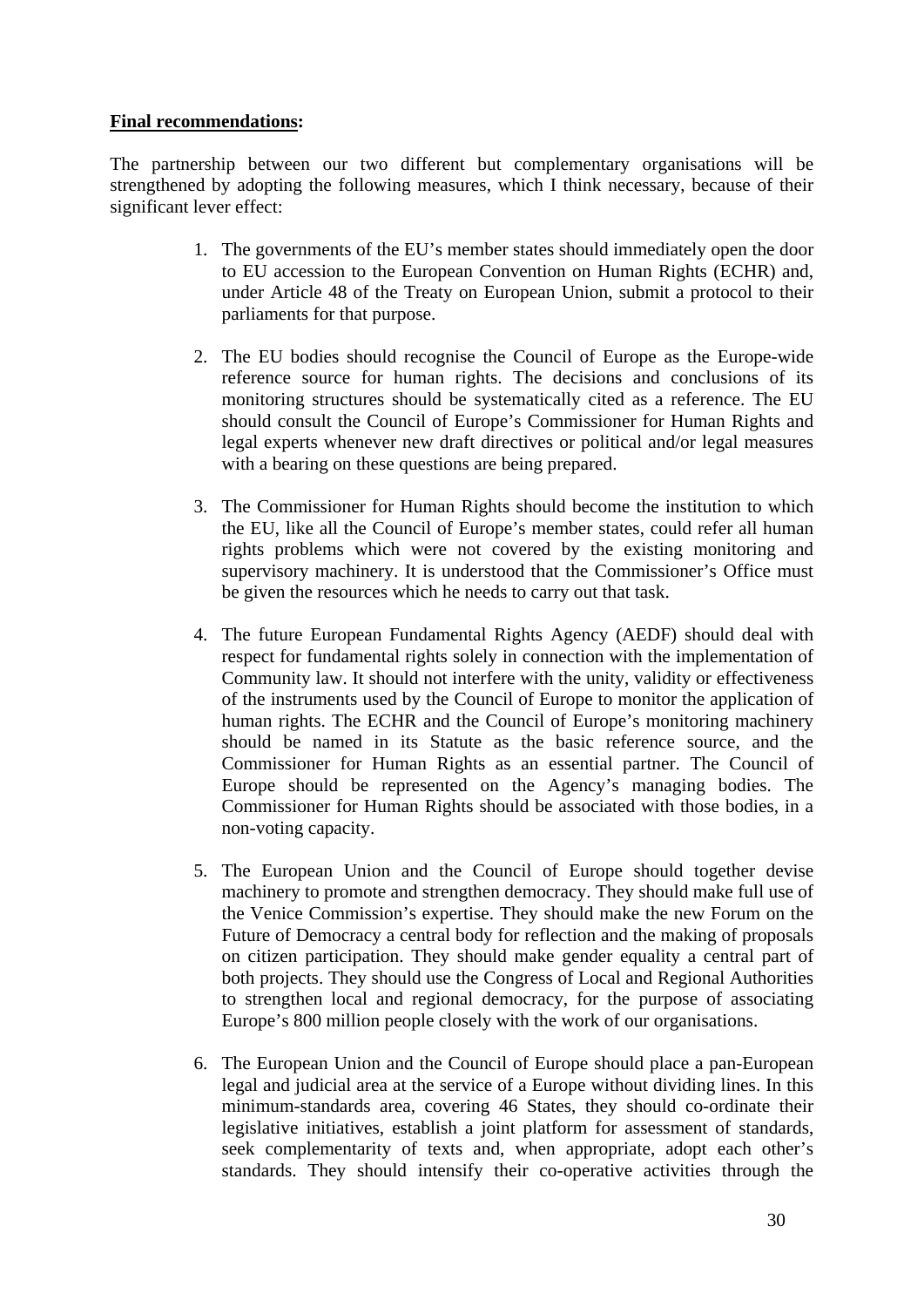Venice Commission, the European Commission for the Efficiency of Justice (CEPEJ), the Group of States against Corruption (GRECO) and Moneyval. Accession to these instruments should be envisaged in due course.

- 7. Co-operation between the two organisations under the European Union's European Neighbourhood Policy should focus on the Council of Europe's member states and Belarus, a country which will certainly join the Council in due course. In implementing this policy, and in implementing the European Union's stabilisation and association process, joint programmes should be the preferred vector for co-operation between the two organisations, which should plan, implement and assess them together.
- 8. To facilitate progress towards a more human Europe without dividing lines, the two organisations should develop exemplary co-operation in the fields of youth, education, culture and inter-cultural dialogue. The new European youth campaign for diversity, human rights and participation "All different – all equal" should be organised and funded jointly.
- 9. The two organisations should act together to stimulate inter-cultural dialogue, i.e. an intra-European debate between the various components of European societies, complementing the inter-cultural dialogue which the European Union has initiated outside Europe.
- 10. The European Union and the Council of Europe should make their institutional relations more substantial. From now on, the regular institutional meetings between senior European Union and Council of Europe officials should focus on a few strategic issues. Senior officials from the two organisations should meet, in an appropriate form, whenever topical issues of interest to both sides, and relating to the democratic security of Europeans, make this necessary.
- 11. The forging of closer inter-parliamentary ties should take the form of meetings between the Conferences of the Presidents of the political groups in the EP and the PACE, and of regular and ad hoc meetings between the committee chairs of both assemblies.
- 12. The Council of Europe should move, in electing its Secretaries General, towards choosing leading political figures, whose past work for democratic security has already given them a high and positive profile among their peers and the people of Europe. Ideally, and following the EU's example, it should envisage electing someone who has already served as a head of state or government.
- 13. Increased involvement of Foreign Ministers, particularly those of the 25, in the Council of Europe's work is highly desirable. They should attend ministerial meetings. They should ensure, in their own ministries and with other specialised ministries, better co-ordination of their countries' policies in the two organisations.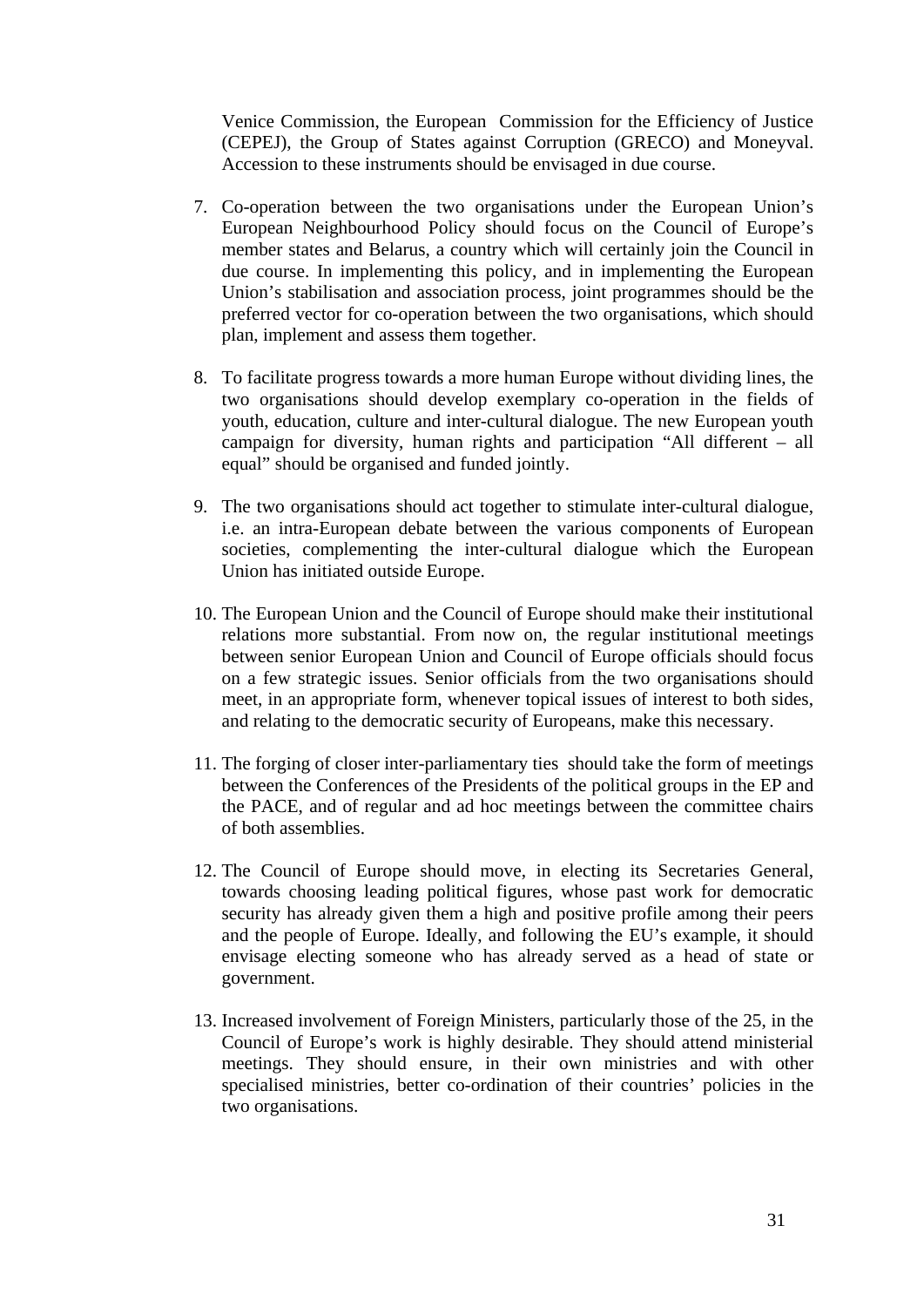- 14. The desire to make full use of the Council of Europe as a major partner in our shared ambitions for the continent should lead our states to introduce mediumterm budget planning, to ensure that it has, over time, the resources it requires.
- 15. The logical extension of these various measures would be EU membership of the Council of Europe, which, in my opinion, might reasonably be envisaged by 2010.